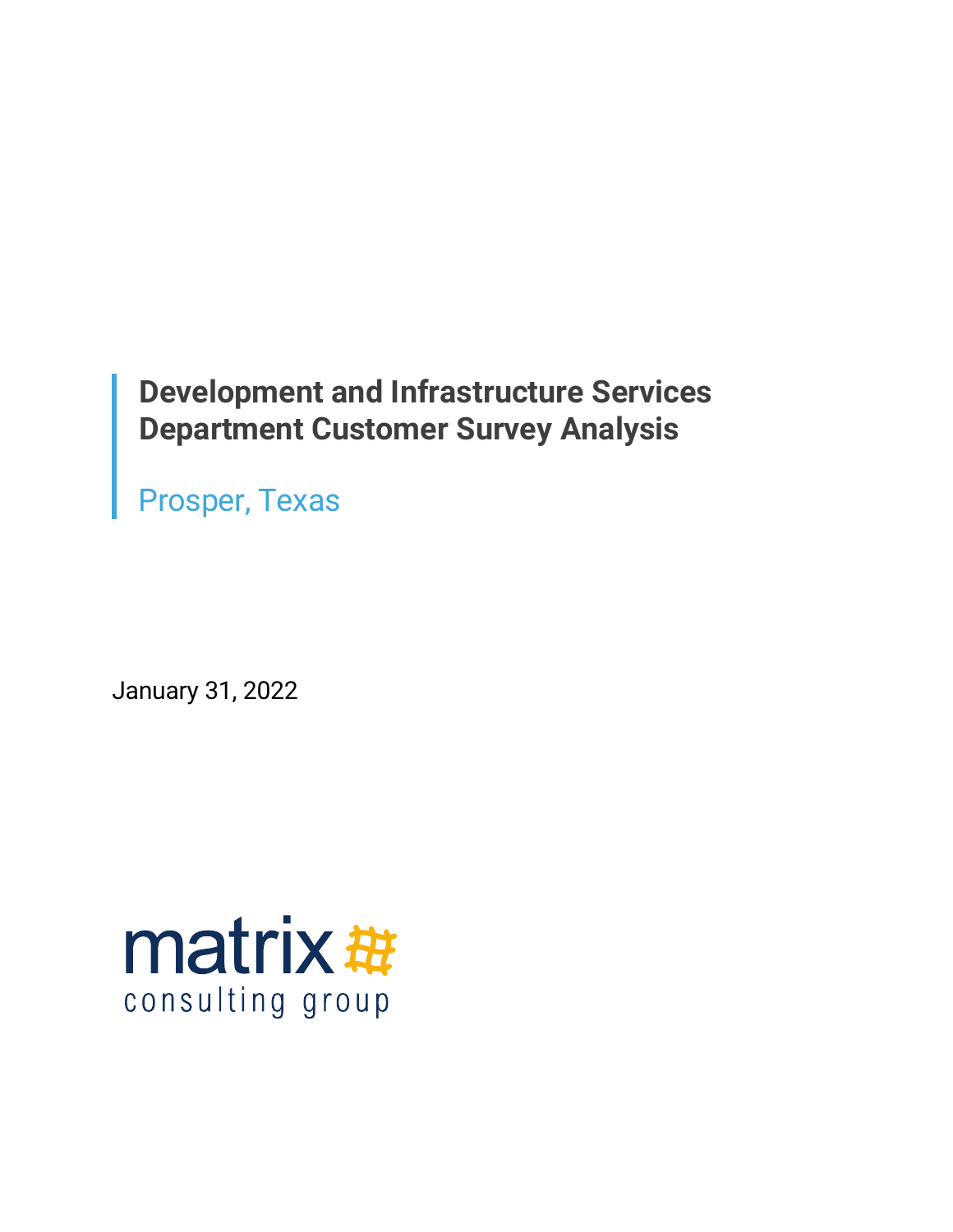# **Table of Contents**

| Introduction                      |  |
|-----------------------------------|--|
| <b>Customer Feedback Analysis</b> |  |
| Recommendations                   |  |
| <b>Open Ended Responses</b>       |  |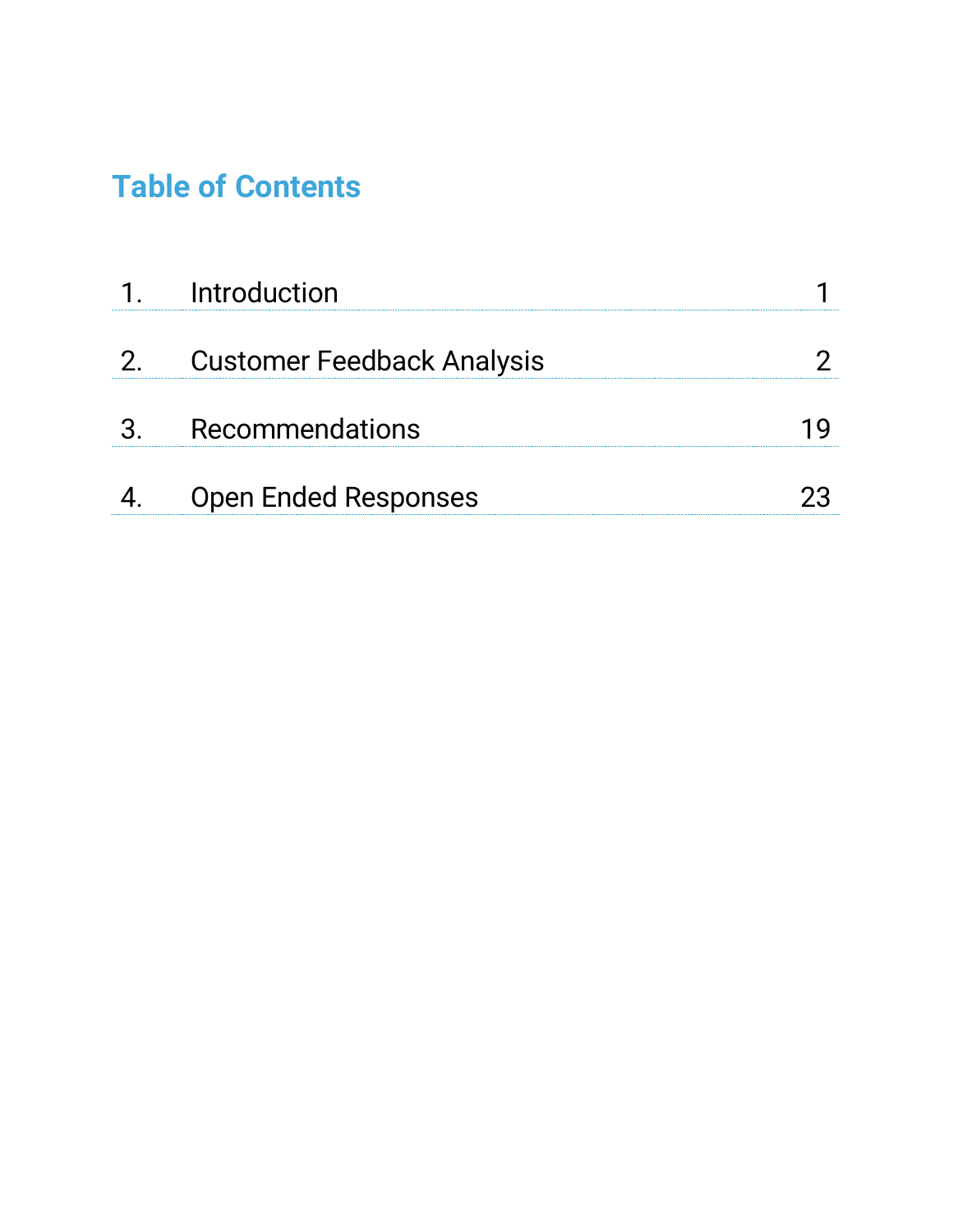# **1. Introduction**

This document shows the results and findings of the customer survey conducted by the Matrix Consulting Group for the Development and Infrastructure Services Department. This survey was conducted as a follow-up to the 2014 and 2017 surveys conducted by Zucker Systems. This survey was designed to gauge customer opinions and impressions on the Department's performance and their experiences with development in the Town of Prosper.

The survey was conducted online using SurveyMonkey. The survey was initiated on August 6, 2021 and distributed via email to customers who had conducted business with the department in the last two years. While the survey respondents were not necessarily the same group who provided responses to the 2017 survey (which was conducted by mail rather than email), they represent the constituency with the most recent knowledge and experience with the Department. The survey was open for response until August 29, 2021. A total of 149 responses were received out of 2,368 emails delivered, for a response rate of 6.3%. It should be noted that only 1,475 of the email invitations were opened by the recipients. Of those who opened the survey email, the response rate was 10.1%. This response rate generally aligns with the level of participation on previous similar efforts by the project team. In our prior experience, it is not uncommon for survey respondents to be more heavily represented by those who are more critical in their responses as they have a specific issue to share and desire a specific change. It is also common for customers who have had a positive experience to less frequently complete the survey or attend focus group meeting requests. Overall, the results of this survey are more positive than other recent development review related surveys completed by the project team.

In addition to conducting the online survey, the project team reached out and conducted one-on-one interviews with prior customers and conducted two in-person stakeholder focus group meetings. Overall, a total of 11 individual conversations were held with builders, developers and engineers. A total of nine individuals attended the focus group meetings. A broad representative group of individuals provided feedback during these two outreach methods in addition to the responses received as part of the online survey.

The analysis is presented in two sections. The first will focus on the information received from the online survey and outreach efforts and compare the responses received to the previous survey. The second section will outline observations and potential recommendations (based on feedback received) to improve the development review process.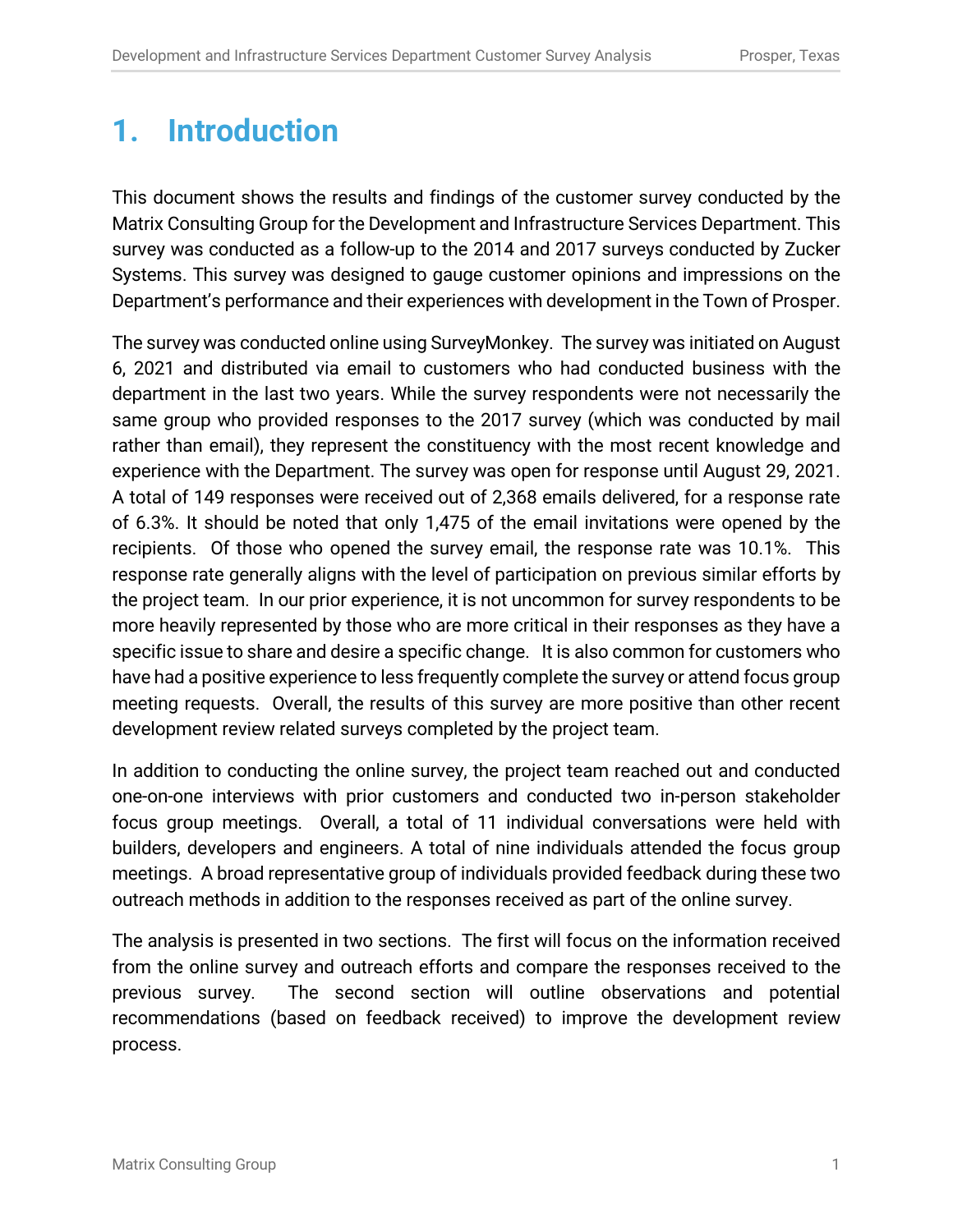# **2. Customer Feedback Analysis**

This section of the analysis will focus on the feedback received from the online customer survey. The online survey included a combination of multiple choice questions and openended questions. The multiple choice questions were the same questions asked in the prior survey, with the exception of two questions related to the new electronic application submittal process. Also, there were two open ended questions asked so that respondents could identify current strengths and opportunities for improvement in their own words.

The previous survey was completed in 2017 and this survey was completed approximately 17 months after the start of the Covid-19 Pandemic. The Town was open for business during the pandemic and had already transitioned to processing development related applications via electronic submittal which enables staff to continue service delivery without significant impacts due to COVID. Staff indicated that they attempted to provide the same level of service they had prior to March 2020 although there may have been different approaches utilized. By implementing the change to allow digital application submittals and remaining open for in-person services, the Town continued to provide a high level of accessibility and service to its customers during the pandemic. Many other local governments transitioned to remote services during the initial stages of the pandemic, often resulting in delays in the processing of applications. The Town was generally able to maintain the service level that was established prior to March 2020. The impacts of the pandemic may have influenced the results of this survey, but the specific degree of impact is unknown.

# **1. Key Findings**

While the following sections discuss survey responses in more depth, the key takeaways from the survey are summarized in the following bullet points.

- Responses were highly positive. Most participants expressed positive opinions about their customer experience with the Town and its development process. Without exception, every multiple choice statement received a majority of agreement. Only six of the 33 questions received a disagreement rate greater than 25%. Also, there were also more responses listing the Town's strengths than those listing improvement opportunities in the open-ended response portion of the survey.
	- 84% of the respondents indicated that the transition to digital application submittals was smooth and that the digital process is efficient.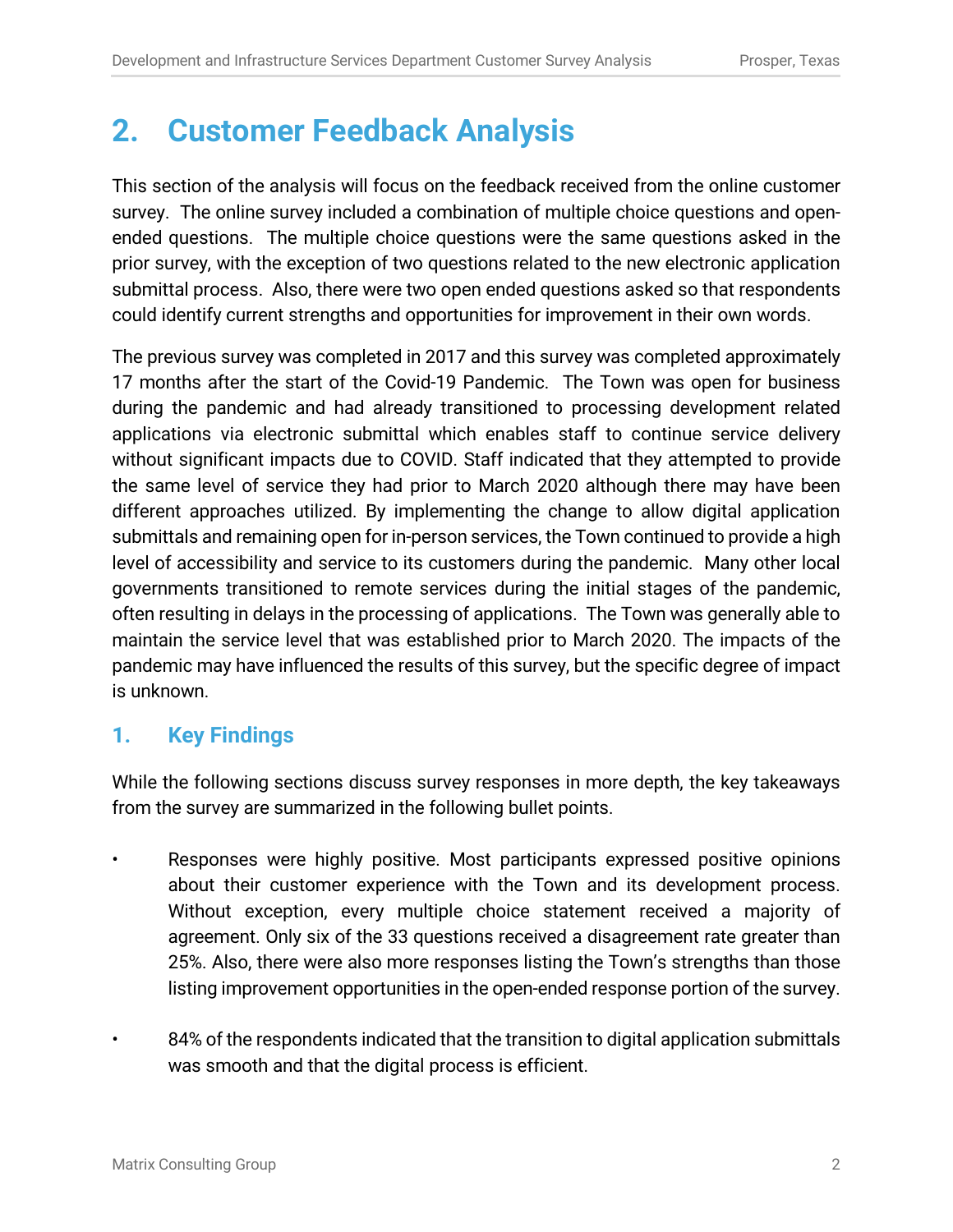- Opinions of the Town's development process have become slightly more negative since the prior survey completed in 2017. Of the 31 statements, a total of nine statement had disagreement rates higher than 10% than in the 2017 survey.
	- Respondents who stated that their primary interaction is with the Fire Department consistently expressed more concerns than customers of other departments, including statements about responsiveness, timeliness, and professionalism. This trend aligns with responses from individual customer interviews conducted, where the Fire Department's role in development was frequently a point of frustration. 10.7% of the survey respondents indicated they had interacted with the Fire Department. This minority of respondents were more vocal about their past experiences than other groups.
		- Developers would like to see the Town's processes streamlined. 75% of respondents who identified as developers said that the Town's development processes are unnecessarily burdensome and complex and that projects are regularly held up unjustifiably or due to small issues. Developers comprised 8.1% of the respondents and responses for this subgroup were partially skewed due to the small sample size. 55% of Developer respondents selected strongly disagree/disagree on many responses when compared to approximately 20% to 25% of the overall respondents.
			- A sizeable minority (43%) of respondents said they have experienced a situation where staff made subsequent comments, not attributed to changes in the application, which should have been identified during initial review. This percentage was higher (above 60%) among engineers, developers, commercial builders, and citizens/business owners. Participants most frequently attributed these situations to the engineering review process. Several also cited multiple rounds of comments as an issue in their open-ended responses.
			- Respondents doing business with the Town as private citizens or business owners tended to take issue more than other respondents with the timeliness of reviews, the fairness with which codes are applied, and the inspection process. This is a common issue among these response groups as they are often unfamiliar with the development review, permitting, and inspection processes compared to other respondent's professions.
			- More than half of commercial builders (12 total respondents) said that they do not understand the Department's structure and do not find the website to be helpful or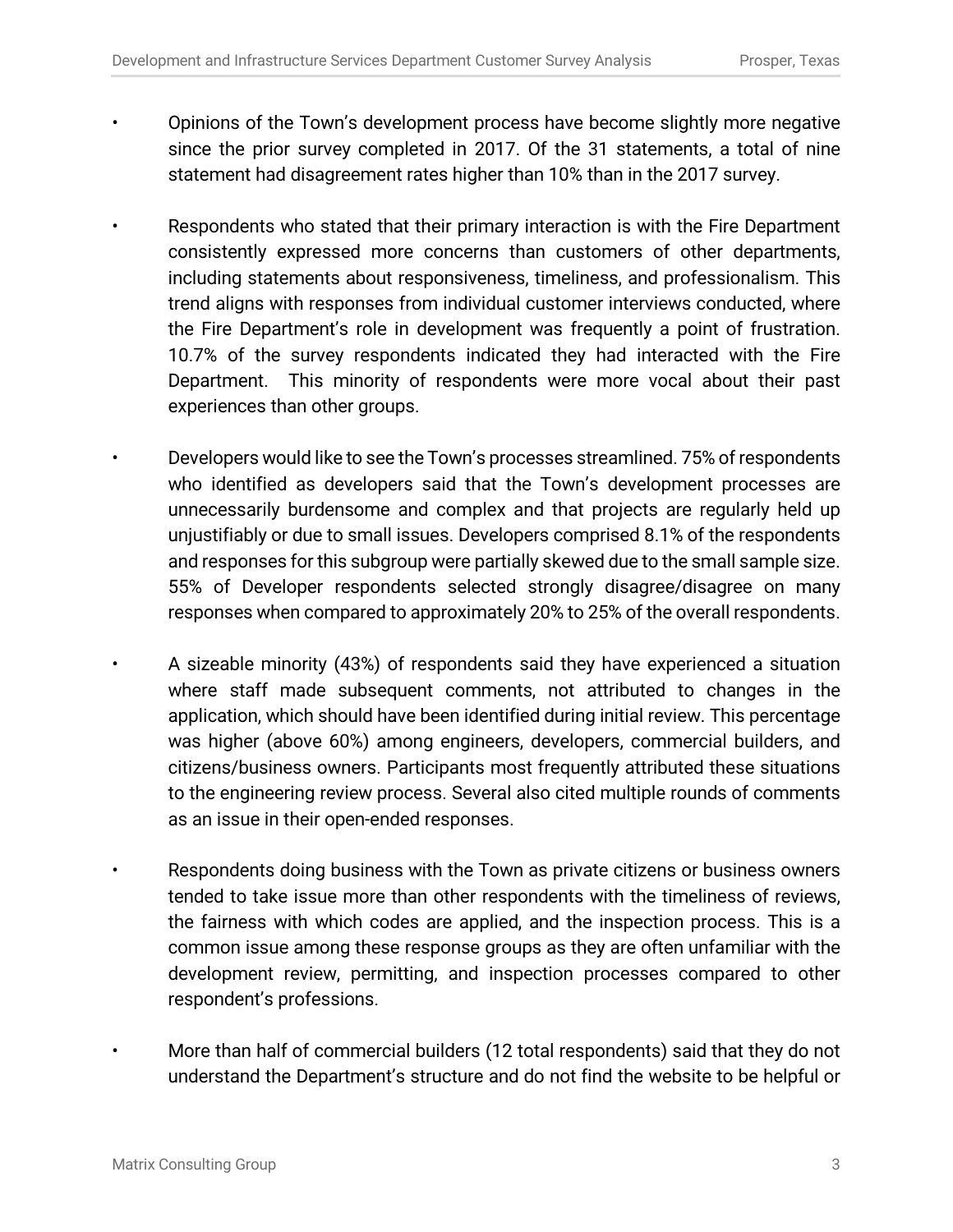easily navigable. Overall, approximately 70% of respondents understood the department's structure and found the website to be helpful.

• Compared to the customer survey results of previous Matrix Consulting Group's clients, Prosper's customers rated the Town well above average in the primary categories of customer service, responsiveness, timeliness, and process.

The following sections explore the survey and analyze the responses received in more detail.

# **2. Respondent Demographics**

While the survey was anonymous, it did ask respondents to identify the role in which they interact with the Department and the nature of those interactions. The following tables show the responses received to these identifying questions.

## **(1) Contractors/Trades Workers Represent the Largest Group of Survey Respondents.**

The first question asked respondents to indicate their primary profession in their interactions with the Town's development process.

| <b>Response</b>               | % of Responses | # of Responses    |
|-------------------------------|----------------|-------------------|
| Contractor/Trades             | 46.3%          | 69                |
| <b>Residential Builder</b>    | 9.4%           | 14                |
| Engineer                      | 8.7%           | 13                |
| <b>Citizen/Business Owner</b> | 8.1%           | $12 \overline{ }$ |
| <b>Commercial Builder</b>     | 8.1%           | $12 \overline{ }$ |
| Developer                     | 8.1%           | $12 \overline{ }$ |
| Architect                     | 2.0%           | 3                 |
| Planner                       | 0.7%           | 1                 |
| Legal Counsel                 | 0.7%           | 1                 |
| Landscape Architect           | 0.0%           | 0                 |
| Other                         | 8.1%           | $12 \overline{ }$ |

#### **Please indicate your primary profession in your interaction with Town staff or its third party firm, Bureau Veritas.**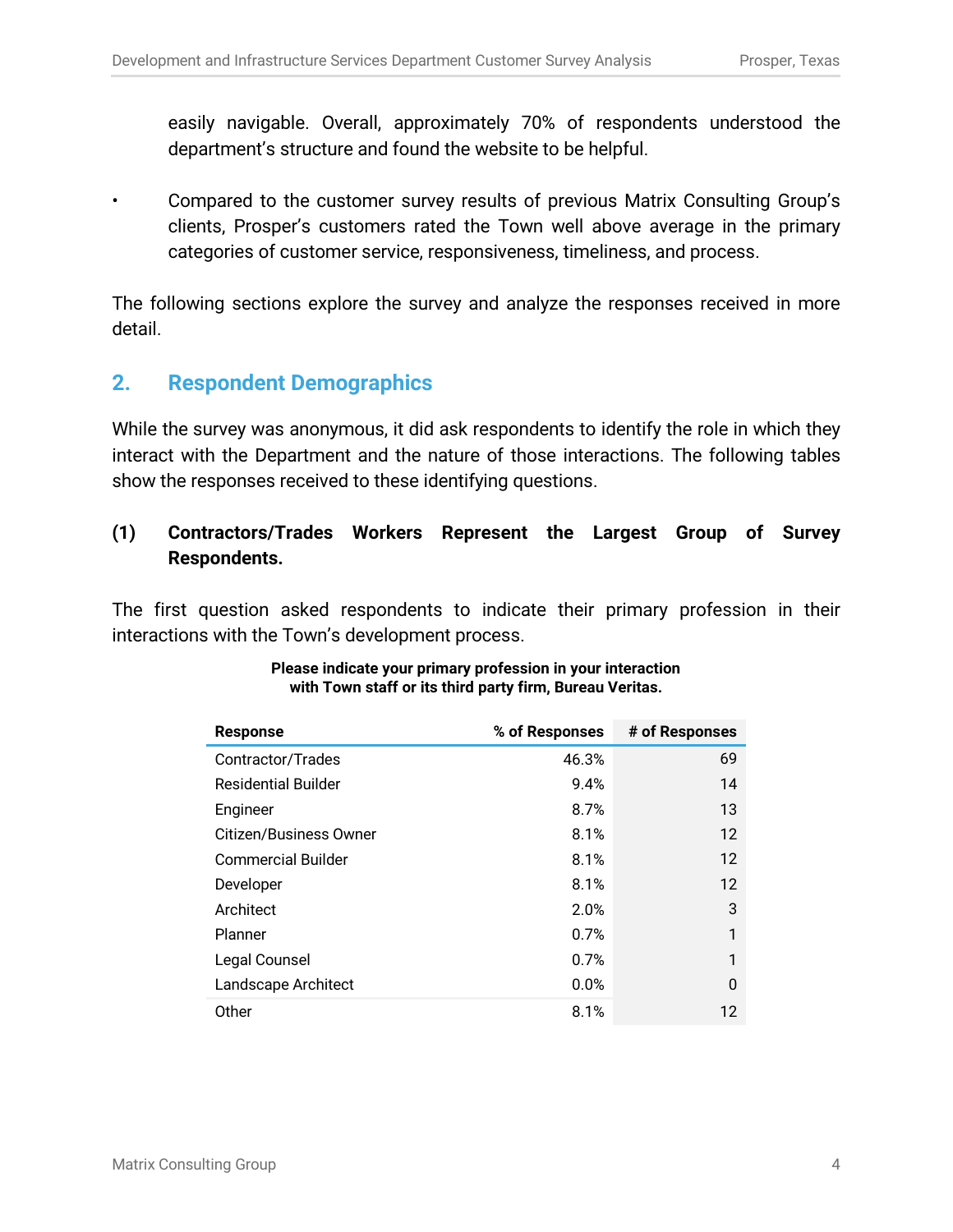Among those selecting "other" were pool builders, backflow testers, an electrical contractor, a sign company, an irrigation contractor, a zoning consultant, and a local government agency.

## **(2) Residential and Commercial Permit Applications Are the Most Common Type of Submittals for Survey Respondents.**

The second question asked respondents to indicate the types of applications they have submitted within the last year. Respondents could choose multiple responses, so the percentages add up to more than 100%.

| <b>Response</b>                | % of Responses | # of Responses |
|--------------------------------|----------------|----------------|
| <b>Residential Permits</b>     | 46.7%          | 71             |
| <b>Commercial Permits</b>      | 39.0%          | 58             |
| Engineering/Civil Plan Review  | 27.5%          | 41             |
| Inspection                     | 26.2%          | 39             |
| Site Plan                      | 21.5%          | 32             |
| <b>Commercial Plan Review</b>  | 18.8%          | 28             |
| Landscape Plan Review          | 18.1%          | 27             |
| Rezoning/Planned Development   | 18.1%          | 27             |
| <b>Residential Plan Review</b> | 12.1%          | 18             |
| Façade Plan Review             | 12.1%          | 18             |
| Fire Suppression Inspection    | 11.4%          | 17             |
| <b>Subdivision Plat</b>        | 11.4%          | 17             |
| <b>Specific Use Permit</b>     | 8.7%           | 13             |
| Variance                       | 4.7%           | 7              |
| Special Purpose Sign District  | 2.0%           | 3              |
| Annexation                     | 1.3%           | $\mathcal{P}$  |
| Garage Sale Permit             | 0.7%           | 1              |

### **Please indicate the types of development-related actions you have applied for during the past 12 months.**

### **(3) Most Respondents Have Experience with Town Staff Rather than Bureau Veritas.**

The third question asked participants who had submitted a building permit application whether they interacted more with the Town or their third-party contractor, Bureau Veritas. There were 149 responses.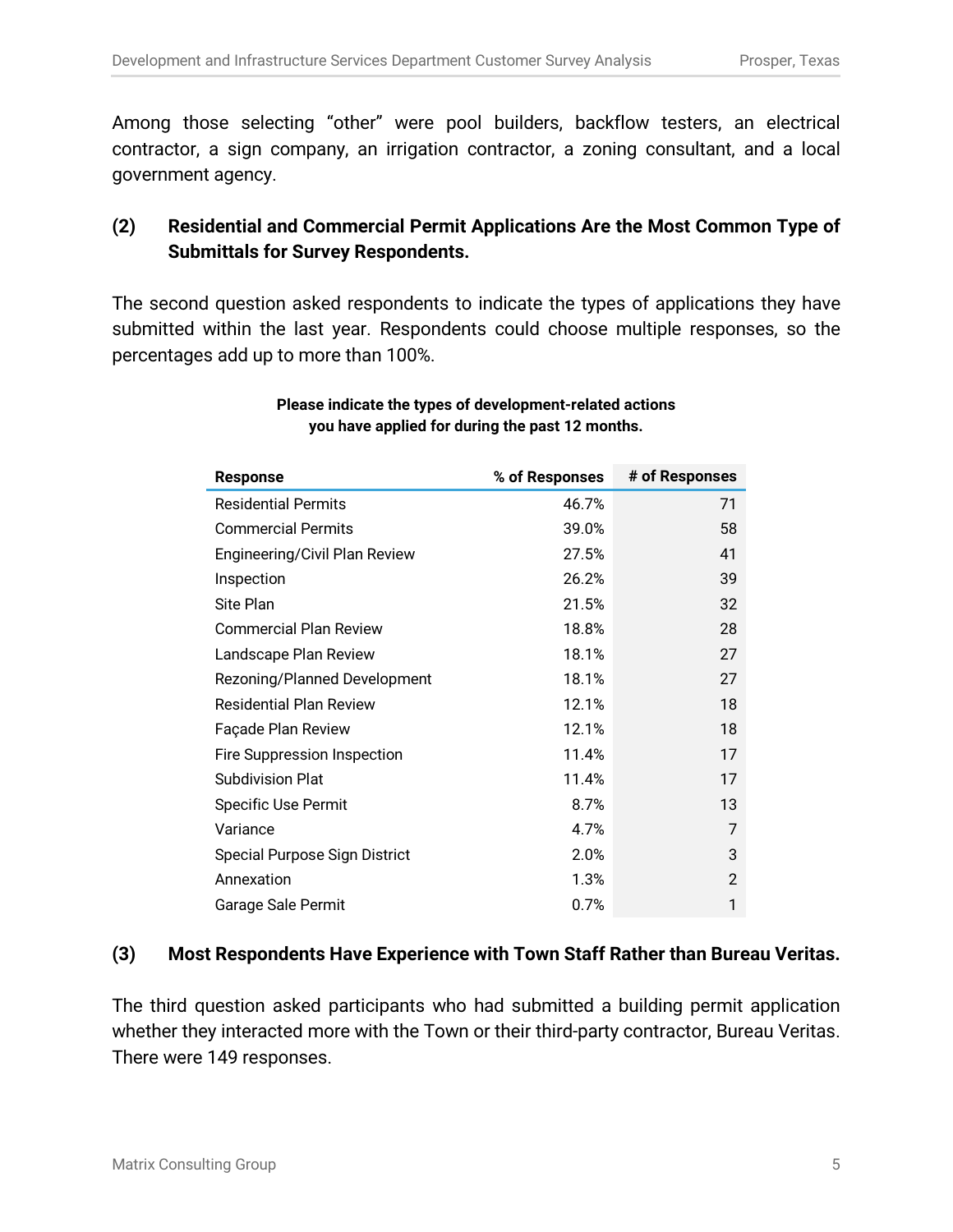#### **If I submitted a building permit application, the majority of my interaction regarding plan review and inspections is with:**

| Response              | % of Responses | # of Responses |
|-----------------------|----------------|----------------|
| Town staff            | 71.8%          | 107            |
| <b>Bureau Veritas</b> | 2.7%           |                |
| N/A                   | 25.5%          | 38             |

## **(4) Building Is the Most Commonly Encountered Town Department/Division, Followed by Engineering and Planning.**

The fourth question asked respondents who have worked with Town staff which departments or divisions they primarily interacted with. Because respondents could choose multiple responses, the percentages add up to more than 100%.

**If I work with Town staff regarding any development related project, the majority of my interaction is with personnel in the following Divisions or Departments.**

| Response                    | % of Responses | # of Responses |
|-----------------------------|----------------|----------------|
| <b>Building Inspections</b> | 61.8%          | 99             |
| Engineering                 | 34.9%          | 51             |
| Planning                    | 34.3%          | 50             |
| Parks                       | 15.1%          | 22             |
| Fire                        | 11.0%          | 16             |

Respondents represent a wide array of individuals and functions within the development review process and provide a broad representation of the development industry.

# **3. Multiple-Choice Responses**

The next section of the survey was multiple-choice; it primarily asked respondents to indicate their level of agreement or disagreement with a series of questions about the customer experience and process of development services in the Town. Most of the statements in this section were the same as the questions asked in the Town's 2017 survey. This allows comparison of responses from the previous survey.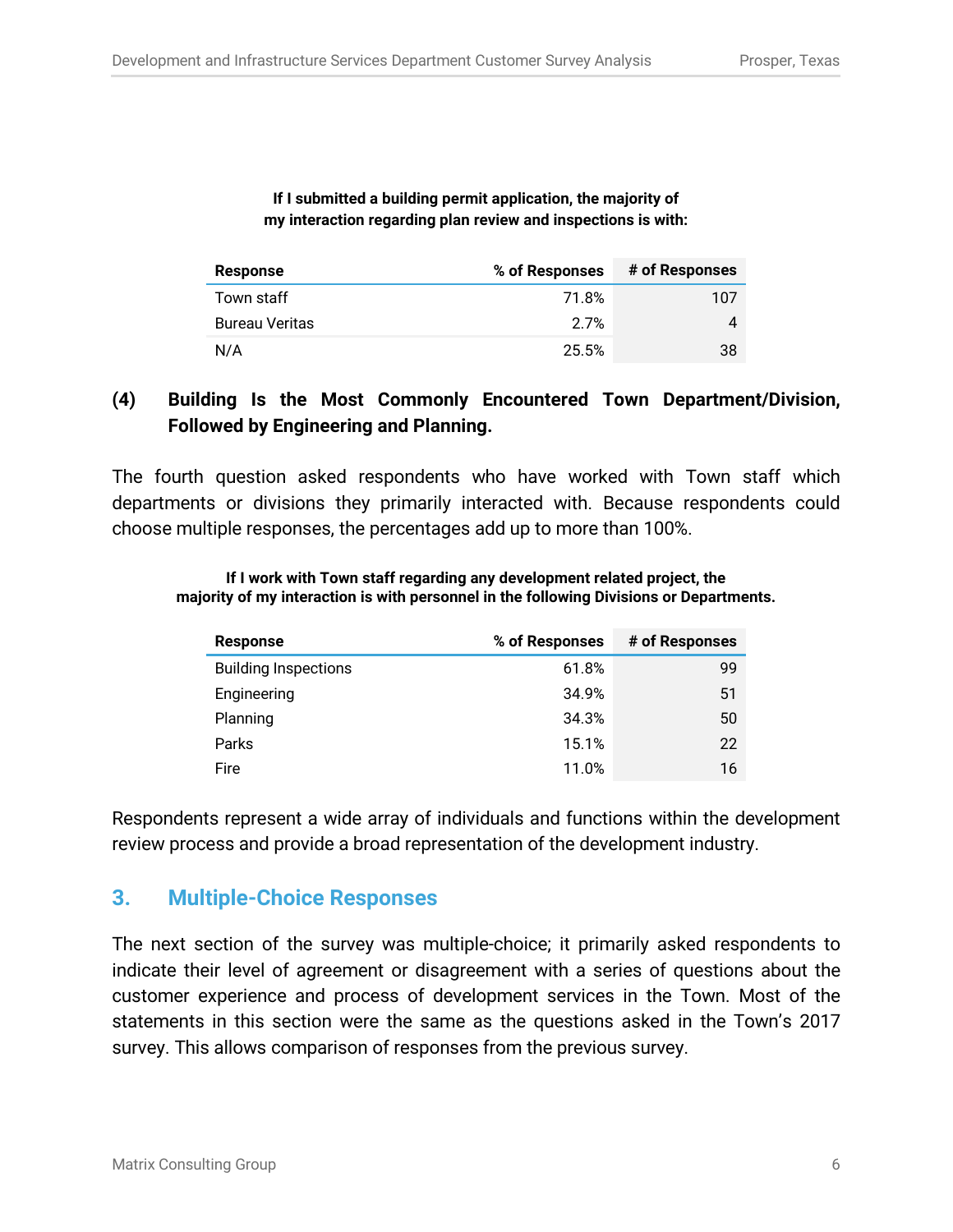# **(1) Most Respondents Have a Good Customer Experience with the Town, with Some Exceptions for Commercial Builders and Customers Who Interact with the Fire Department.**

Survey participants were asked to indicate their agreement or disagreement with statements regarding their customer experience with the Town of Prosper. The following table and chart show the percentages of responses received. Response categories were: "Strongly Agree (SA)", "Agree (A)", "Disagree (D)", or "Strongly Disagree (SD)".

| #            | <b>Statement</b>                                                                                                              | SD | D   | A   | SA  | Tot # |
|--------------|-------------------------------------------------------------------------------------------------------------------------------|----|-----|-----|-----|-------|
| 1            | My calls to Town staff for development related services are<br>quickly answered and routed to the appropriate staff member.   | 5% | 11% | 41% | 43% | 132   |
| $\mathbf{2}$ | When I call Bureau Veritas for inspections, my call is quickly<br>answered, and inspections are conducted in a timely manner. | 1% | 7%  | 53% | 40% | 91    |
| 3            | Town staff is courteous and respectful.                                                                                       | 5% | 6%  | 32% | 57% | 132   |
| 4            | Bureau Veritas staff is courteous and respectful.                                                                             | 2% | 6%  | 46% | 46% | 89    |
| 5            | Town staff responds to my emails or voicemails in a timely<br>manner.                                                         | 8% | 15% | 42% | 34% | 131   |
| 6            | The automated phone directory is easy to understand and<br>routes me to the appropriate staff within the Department.          | 5% | 9%  | 58% | 28% | 110   |
| 7            | I understand the organizational structure of the Development &<br>Infrastructure Services Department.                         | 6% | 18% | 48% | 28% | 125   |
| 8            | The handouts supplied by the Department are useful and<br>informative in explaining the requirements to be met.               | 6% | 15% | 54% | 25% | 115   |
| 9            | I am aware of and utilize the Town's information on its website.                                                              | 2% | 4%  | 50% | 44% | 124   |
| 10           | The Town's website provides comprehensive and useful<br>information related to my needs.                                      | 4% | 15% | 48% | 33% | 122   |
| 11           | The Development & Infrastructure Services Department website<br>is easy to navigate.                                          | 4% | 17% | 50% | 29% | 119   |

Every statement in this section received at least 75% agreement. The following points explore statements where responses varied by different participant groups. Noting that many of these participant groups represent less than 12% of the total respondents.

• Commercial builders tended to disagree more than others with Statement #7 that they understand the Department's organizational structure (55% disagreement compared to 24% disagreement overall), Statement #10 that the website is helpful (55% disagreement compared to 19% disagreement overall), and Statement #11 that the website is easy to navigate (55% disagreement compared to 21% disagreement overall).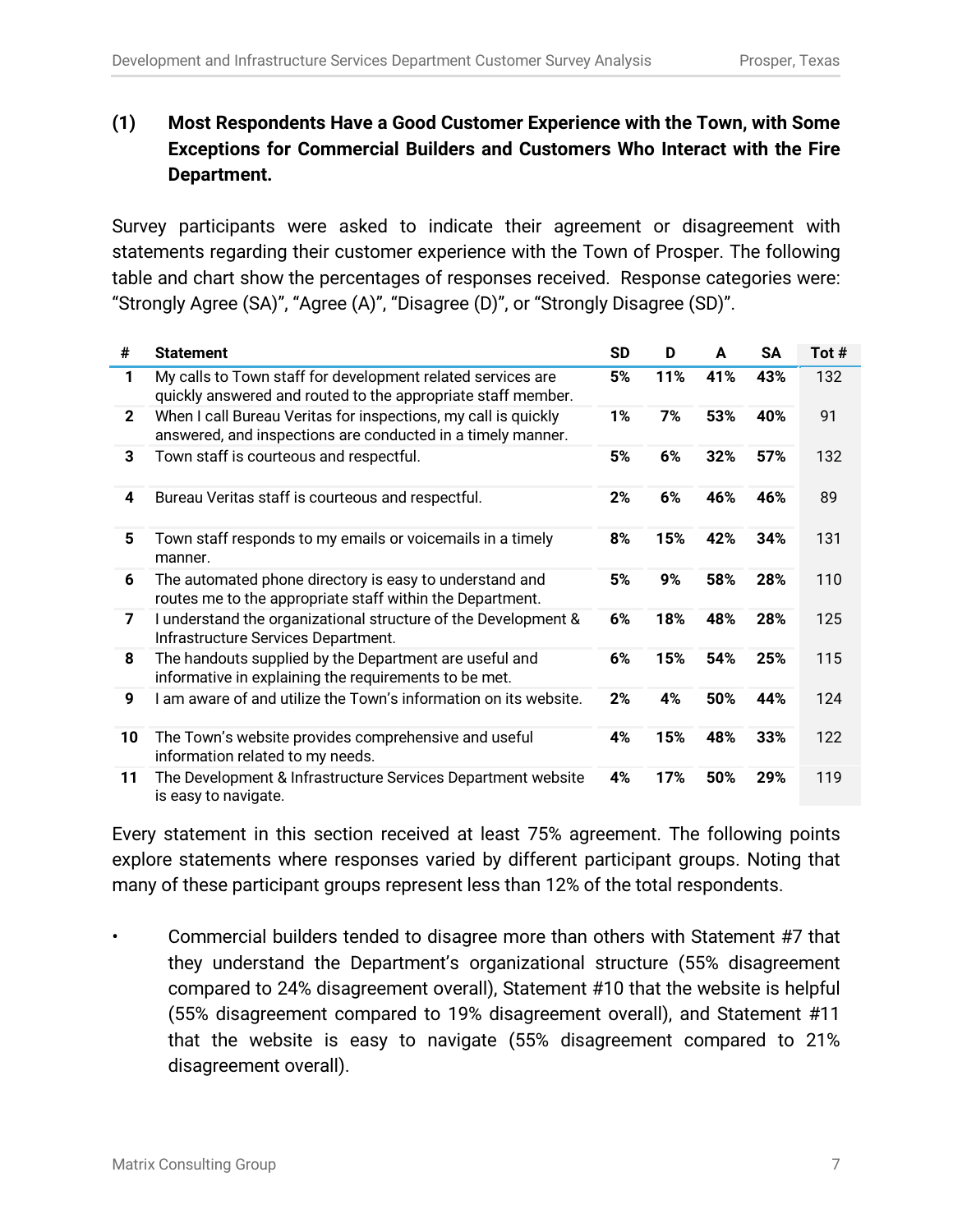- Statement #5, that Town staff respond to emails or voicemails in a timely manner, received 46% disagreement from engineers and residential builders as opposed to 23% disagreement overall.
- Respondents who said they mostly work with the Town's Fire Department responded with more disagreement than other survey participants to several statements, including Statement #1, that the Town answers calls quickly (50% disagreement compared to 16% among all respondents), Statement #3, that Town staff are courteous and respectful (44% disagreement as opposed to 11% for all respondents), Statement #5, that the Town is responsive to voicemails and emails (56% disagreement compared to 23% for all respondents), and Statement #10, that the Town's website provides comprehensive and useful information (40% disagreement as opposed to 19% disagreement among all respondents).

## **(2) Most Customers Have a Good Experience with the Town's Development Process; Commercial Builders, Developers, and Those Dealing with the Fire Department Provided Higher Levels of Dissent.**

Survey participants were asked to indicate their agreement or disagreement with statements regarding the development review process in the Town of Prosper. The following table and chart show the percentages of responses received. Response categories were: "Strongly Agree (SA)", "Agree (A)", "Disagree (D)", or "Strongly Disagree  $(SD)$ ".

| #            | <b>Statement</b>                                                                                                        | <b>SD</b> | D   | A   | SA  | Tot # |
|--------------|-------------------------------------------------------------------------------------------------------------------------|-----------|-----|-----|-----|-------|
| 1            | The Development & Infrastructure Services Department website<br>is easy to navigate.                                    | 4%        | 17% | 59% | 20% | 110   |
| $\mathbf{2}$ | I understand the development review or plan review processes.                                                           | 4%        | 10% | 58% | 28% | 116   |
| 3            | The development review or plan review processes are not<br>unnecessarily cumbersome or complex.                         | 11%       | 24% | 46% | 20% | 113   |
| 4            | If I attended a pre-application meeting, I found the process to<br>be valuable for my project.                          | 4%        | 9%  | 61% | 26% | 93    |
| 5            | I have generally found the front counter staff who take in<br>applications to be responsive and helpful.                | 2%        | 5%  | 41% | 53% | 111   |
| 6            | The transition to digital application submittals has been<br>smooth.                                                    | 5%        | 10% | 51% | 35% | 105   |
| 7            | The digital application submittal process is efficient.                                                                 | 4%        | 12% | 50% | 35% | 105   |
| 8            | Staff provides prompt feedback on incomplete submittals.                                                                | 5%        | 18% | 45% | 32% | 110   |
| 9            | In general, after application acceptance, staff anticipated<br>obstacles early on and provided options where available. | 10%       | 18% | 47% | 25% | 108   |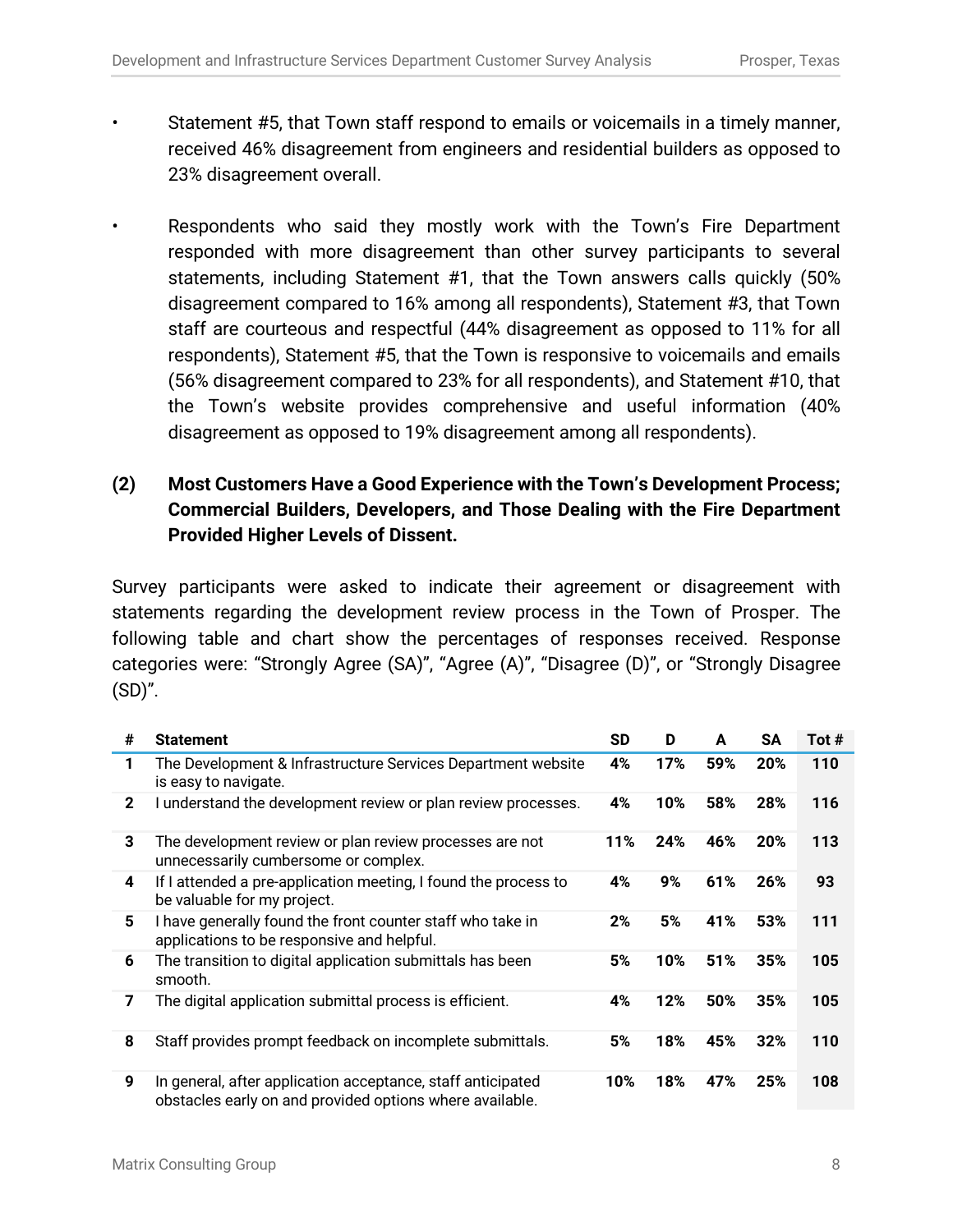Each statement in this section received a majority of at least 50% agreement, and all but two statements received 75% agreement or more. The following points discuss areas where the responses of different participant groups varied.

- Commercial builders (12 total respondents) tended to disagree more than others with many statements in this section. These included Statement #2 that they understand the development review process (36% disagreement compared to 14% disagreement among all respondents), Statement #4 that pre-application meetings are useful for their projects (40% disagreement compared to 13% disagreement overall), Statement #6 that the transition to digital submittals has been smooth (50% disagreement as opposed to 15% disagreement overall), Statement #7 that the digital application submittal process is efficient (40% disagreement compared to 16% disagreement among all respondents), and Statement #8 that staff provides prompt feedback on incomplete submittals (50% disagreement compared to 23% disagreement overall).
- 75% of Developers (12 total respondents) disagreed with Statement #3, that the development review or plan review processes are not unnecessarily cumbersome or complex. This was more than twice the level of disagreement (35%) among respondents overall. This was also unique for this group of respondents, who agreed with most statements, at a rate of 75%.
- As in the prior section, respondents who said they mostly interact with the Fire Department (16 total respondents) responded more negatively than those whose primary exposure is to another department or division. This was true for every question in this section; examples include Statement #6, that the transition to digital application submittals has been smooth (50% disagreement in contrast with 15% overall disagreement), and Statement #8, that staff provides prompt feedback on incomplete submittals (50% disagreement compared to 23% overall disagreement).
- **(3) A Slim Minority of Respondents, but One Which Represents Majorities of Multiple Respondent Groups, Have Received Comments Which Should Have Been Identified in the Initial Review. This Is Most Common in the Engineering Division.**

Respondents were asked whether they have experienced a situation where staff made subsequent comments, not attributed to changes in the plan, which should have been identified during initial review. If the answer was yes, they were asked to indicate the department involved.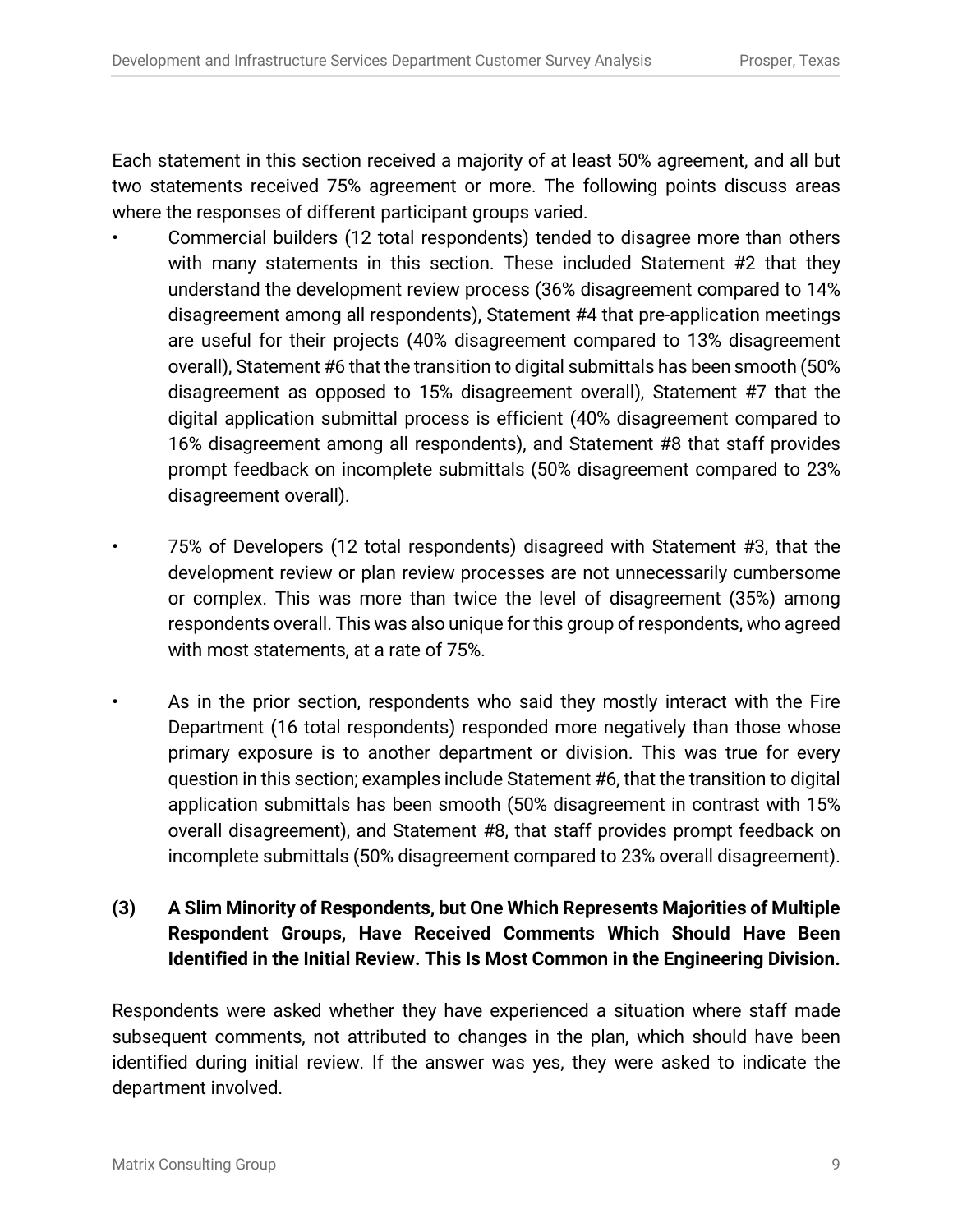#### **I have experienced a situation where staff made subsequent comments, not attributed to changes in the plan, which should have been identified during initial review.**

| Response  | % of Responses | # of Responses |
|-----------|----------------|----------------|
| Yes       | 43.2%          | 54             |
| <b>No</b> | 56.8%          |                |

Most respondents – including more than 80% of Contractor/Trades (the largest group) – selected "no", indicating that they had not experienced such an issue.

Respondents who chose "yes" were asked to indicate the department/division which had subsequent comments that should have been provided at initial review.

| <b>Response</b>                                  | % of Responses | # of Responses |
|--------------------------------------------------|----------------|----------------|
| <b>Civil Engineers</b>                           | 56.9%          | 29             |
| <b>Planners</b>                                  | 33.3%          | 17             |
| Building Inspection Plan Review (Town staff)     | 33.3%          | 17             |
| <b>Building Inspector</b>                        | 19.6%          | 10             |
| Landscape Architects                             | 19.6%          | 10             |
| <b>Permit Techs</b>                              | 13.7%          |                |
| Building Inspection Plan Review (Bureau Veritas) | 5.88%          | 3              |
| Other                                            | 11.8%          | 6              |

#### **If you agreed with the above-noted experience, please note the Division personnel that generated subsequent comments.**

More than half of respondents (56.9%) who said they had experienced this situation cited the civil engineering division as the source of these comments.

# **(4) Most Participants Responded Positively Regarding the Development Review Process.**

Survey participants were presented with an additional set of statements about the development review process in the Town of Prosper and asked to indicate their agreement or disagreement. The following table and chart show the percentages of responses received. Response categories were: "Strongly Agree (SA)", "Agree (A)", "Disagree (D)", or "Strongly Disagree (SD)".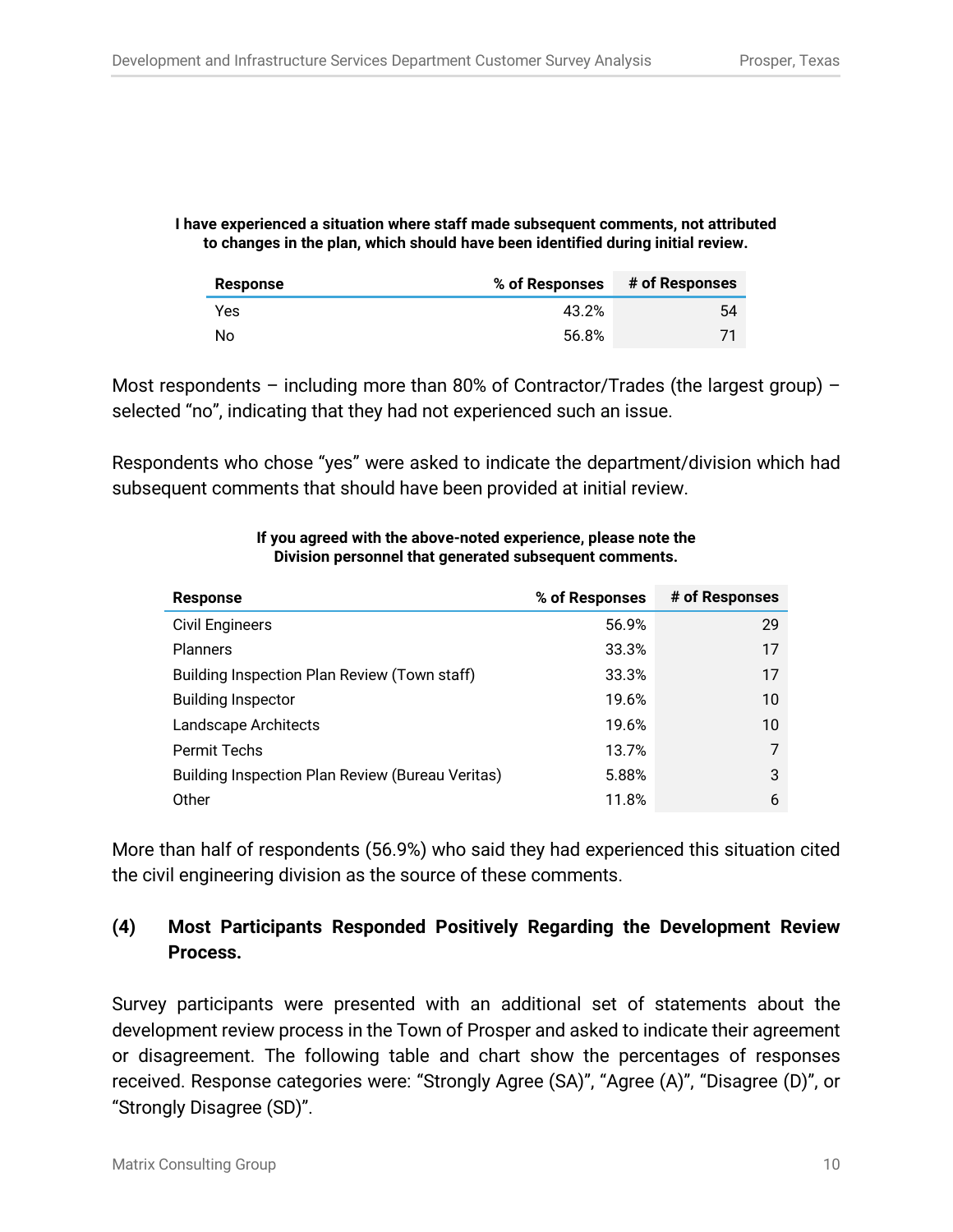| #  | <b>Statement</b>                                                                                                              | <b>SD</b> | D   | A   | <b>SA</b> | Tot # |
|----|-------------------------------------------------------------------------------------------------------------------------------|-----------|-----|-----|-----------|-------|
| 11 | Plan review conducted by the Town's Building Inspection staff<br>is completed by the date promised.                           | 8%        | 19% | 45% | 28%       | 84    |
| 12 | Building Inspection plan review services conducted by Bureau<br>Veritas were completed by the date promised.                  | 0%        | 6%  | 61% | 32%       | 62    |
| 13 | Zoning, site plan, or plat application reviews were completed by<br>the date promised.                                        | 5%        | 17% | 48% | 30%       | 77    |
| 14 | Landscape plan application reviews were completed by the<br>date promised.                                                    | 4%        | 10% | 57% | 29%       | 70    |
| 15 | Engineering plan application reviews were completed by the<br>date promised.                                                  | 5%        | 25% | 41% | 28%       | 75    |
| 16 | I know the Town's stated review time for my application.                                                                      | 6%        | 15% | 45% | 35%       | 89    |
| 17 | The promised delivery dates are reasonable and acceptable.                                                                    | 6%        | 17% | 47% | 30%       | 89    |
| 18 | Codes and policies are applied by staff in a fair and practical<br>manner.                                                    | 10%       | 12% | 48% | 30%       | 90    |
| 19 | The turnaround time for my application was not any longer in<br>Prosper than other cities where I filed similar applications. | 14%       | 18% | 37% | 30%       | 93    |
| 20 | If a project is delayed, the delay is typically justifiable. Projects<br>are not delayed over minor issues.                   | 10%       | 35% | 37% | 18%       | 92    |
| 21 | Staff was easily accessible when I needed assistance in<br>resolving problems.                                                | 8%        | 11% | 49% | 32%       | 99    |

Every statement in this section received a majority agreement of at least 50%. The following points address areas of difference in responses from one group of participants to another.

- Citizens/business owners tended to disagree more than the overall response pattern with a number of statements in this section. These are Statement #11 that building inspection reviews are completed in a timely manner (60% disagreement compared to 27% overall), Statement #17 that the promised delivery dates are reasonable and acceptable (60% disagreement as opposed to 23% overall), and Statement #21 that staff are accessible when assistance is needed to solve problems (50% disagreement compared to 19% overall).
- Both citizen/business owners and commercial builders responded with a higher level of disagreement (50%) than the overall response (22%) to Statement #13, that zoning, site plan, or plat application reviews were completed in a timely manner.
- Statement #14, that landscape plan application reviews were completed in a timely manner, received 40% disagreement from citizen/business owners and 33% disagreement from commercial builders, as opposed to just 14% disagreement from respondents overall.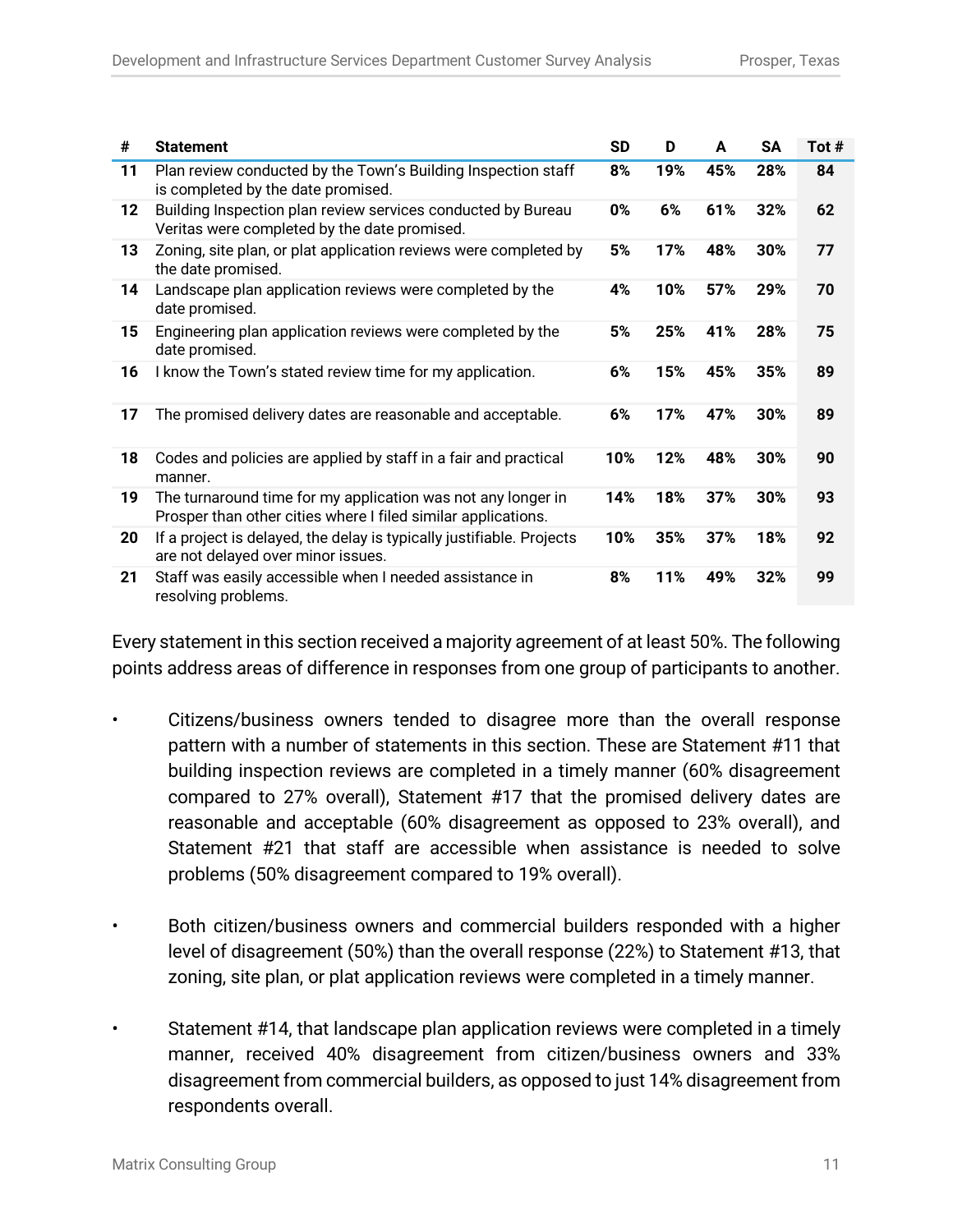- Statement #15, that plan application reviews were completed by the date promised, received 92% agreement from respondents who identified as contractors/trades workers, a stronger rate of agreement than the 67% overall agreement from all respondents.
- Statement #18, that codes and policies are applied by staff in a fair and practical manner, received more disagreement from citizen/business owners (60% disagreement) and commercial builders (55%) than the 22% overall disagreement level.
- Statement #20, that projects are not typically delayed over unjustifiable or minor issues, received more disagreement (75%) from developers than the 45% overall disagreement level from respondents indicating that developers feel more impacted than others by delays.
- Respondents whose primary interaction has been with the Fire Department were more likely than others to disagree with each statement in this section; in particular Statement #11, that plan review conducted by the Town's Building Inspection staff is completed by the date promised (80% disagreement compared to 27% disagreement among all respondents), Statement #13, that zoning/site plan/plat application reviews were completed by the date promised (58% disagreement as opposed to 22% disagreement for all participants), and Statement #21, that staff is easily accessible for assistance in resolving problems (67% disagreement as opposed to 19% disagreement for all participants).

# **4. Open-Ended Responses**

The final section of the survey asked respondents to discuss the Department's strengths and improvement opportunities. The following points outline the major themes of these responses. However, some of the themes identified are found in both the strengths and opportunities for improvement sections which reflects a difference of opinion by respondent category. The following results were from the online survey only. However, much of the feedback received through the one-on-one conversations and focus group meetings were similarly aligned with these findings. Specific examples were provided through conversations with prior customers for both positive and negative experiences with the Town's development review, permitting, and inspection processes. Overall, the survey received more positive responses (109) than negative (88).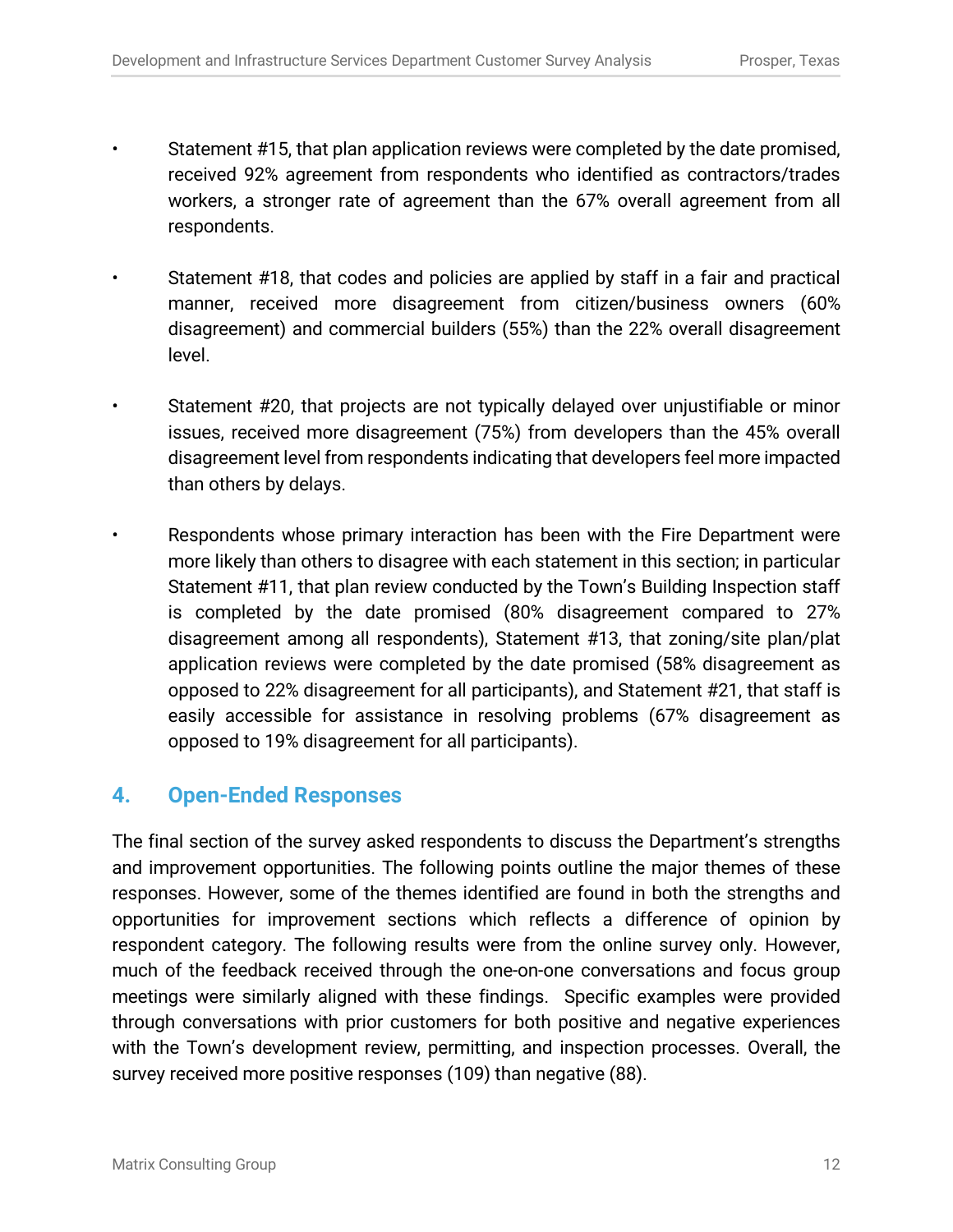## **(1) Respondents View the Capabilities, Responsiveness, and Attitudes of Staff as the Department's Greatest Strengths.**

Survey participants were asked to identify the three greatest strengths of the Department in their own words. The following points summarize the most common themes from the 109 responses received.

- **• Staff Capability:** The most common theme among these responses had to do with the approach and effectiveness of the Town's staff, which were described as professional, knowledgeable, helpful, fair, and reasonable. There were 19 responses on this topic, including statements such as: *"willing to discuss and work through solutions when one-off scenarios present themselves"*, *"Staff are generally knowledgeable about the requirements"*, and *"Very helpful with providing guidance on items of concern".*
- **• Communication and Responsiveness:** 14 responses pointed to the communication skills and responsiveness of staff as strengths including statements such as, *"Very good availability and communication with staff"*, *"Good about stating expectations for code"*, and *"Quick to respond to questions"*.
- **• Staff Attitudes:** Nine responses focused on the friendly attitudes of the Town's staff which included, *"Friendly department personnel"* and *"Very good attitudes throughout"*.
- **• Process Clarity:** Eight responses listed the clarity of the development review and inspection process as a strength for the Town including *"Design guidelines are easy to locate"*, *"Easy to navigate and follow"*, and *"Calendar and deadlines were clear"*.
- **• Process Efficiency:** There were five responses which cited the Town's efficient process as a strength. These included statements such as *"Having a Pre-Application Meeting before submitting zoning and plats"*, and *"Permits are provided in full once completed."*
- **(2) Participants Listed Communication, Burdensome Requirements, Rigid Decision-Making, and Multiple Rounds of Changes as the Key Improvement Opportunities for the Department.**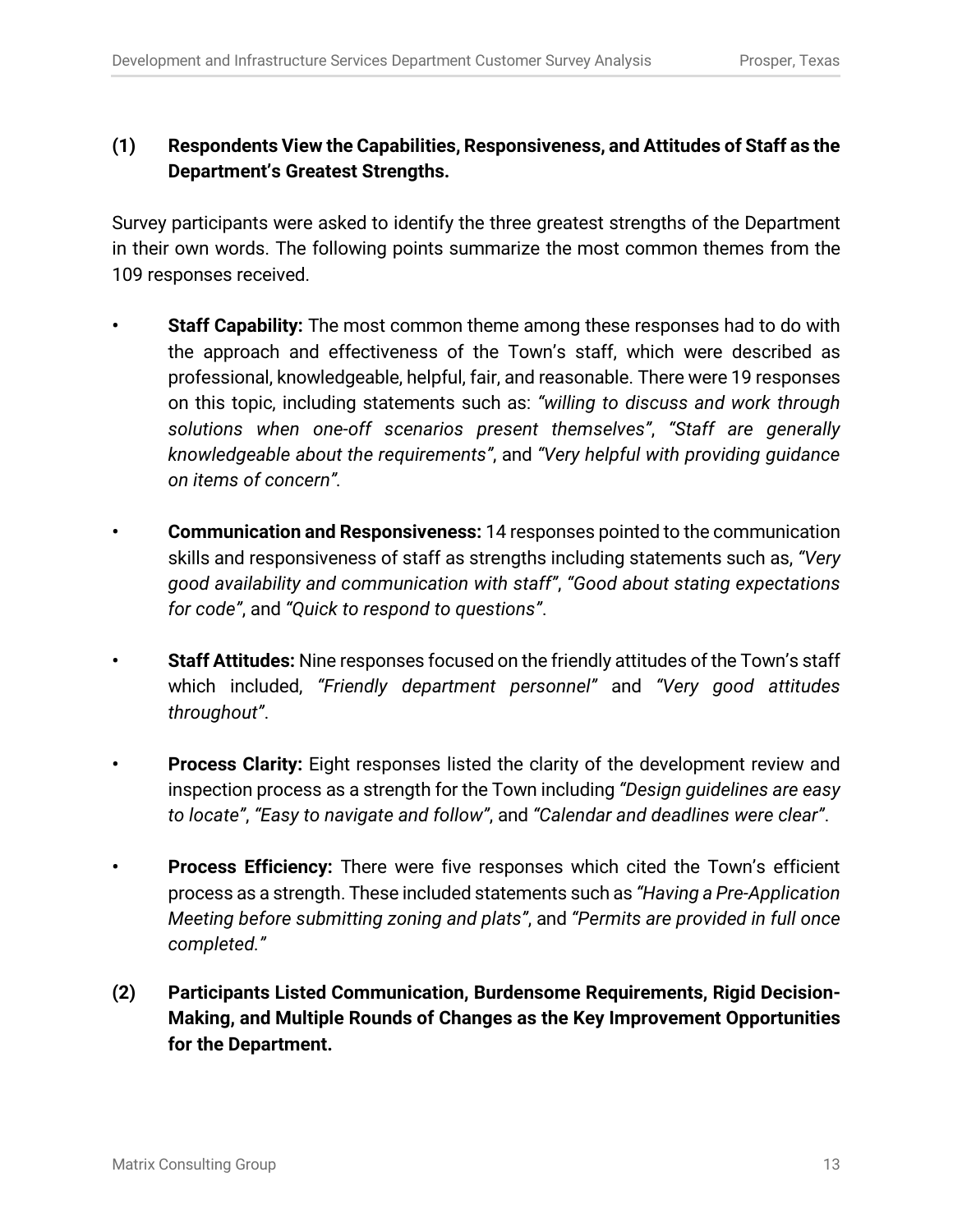Survey participants were asked to identify the three greatest opportunities for improvement in the Department. There were a total of 88 responses. The following points summarize the most common themes from these responses. Noting that some of these responses may contradict strengths identified by respondents in the previous section.

- **• Communication and Responsiveness:** A common theme among responses was the need for improved communication and responsiveness on the part of the City. There were 13 of these responses, including statements such as, *"Better communication when permits are not approved or have issues"*, *"Improve the communication efficiency with 3rd party reviewers"*, and *"ensure all staff members are on the same page to avoid confusion/re-work."*
- **• Burdensome Requirements:** Ten responses cited the complexity or burdensome nature of specific requirements as an opportunity for improvement, or the application of these requirements to small projects. Representative comments include *"Modification of commercial requirements for downtown renovations"*, *"Remove requirements that require improvement on adjacent property"*, and *"Need different approach for small commercial projects versus developments."*
- **• Impractical or Unreasonable Decisions:** Seven responses described a need for the Town to apply more flexibility or case-by-case practicality to applications. Typical comments were *"be practical about the design and construction of the project"*, *"need to be more open minded about possible solutions to engineering problems"*, and *"empower staff to make common-sense allowances"*.
- **• Multiple Rounds of Changes:** There were six responses which listed the specific issue of staff providing too many rounds of changes, or requiring changes late which they had ignored earlier in the process. These included, *"changes after the Stamped plans are already approved by Town"*, *"final Plat comments that should have been commented during preliminary plat"*, and *"revisions by Parks/ Landscaping after plans are finalized"*.
- **• Unclear Feedback:** Five responses described a need for more clarity regarding application feedback and requirements. These included, *"The engineering comments and review process takes longer due to lack of clarification"*, and *"more precise responses"*.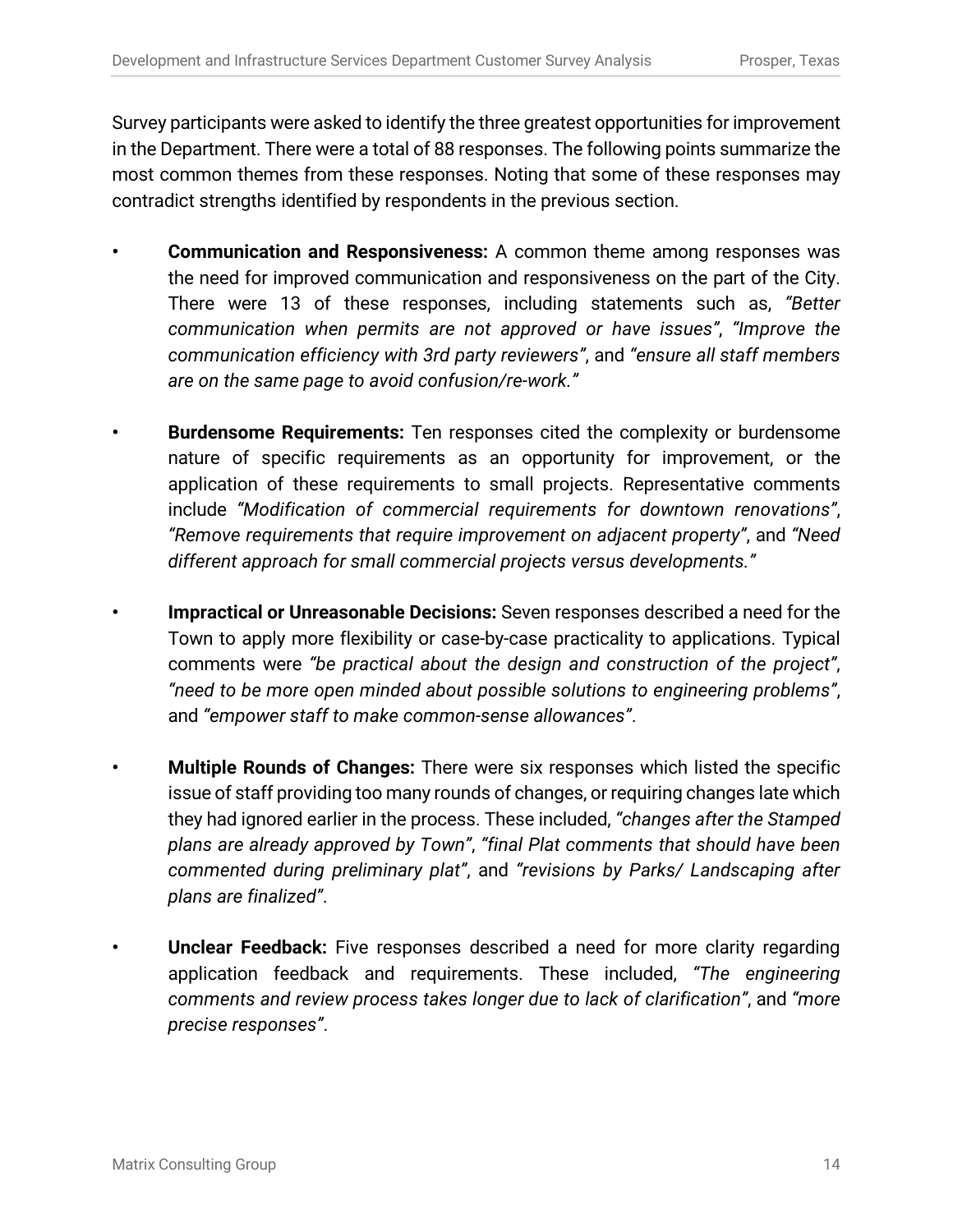# **5. Comparison of Results to Prior Survey**

The following table shows the percentages of total disagreement (disagreeing and strongly disagreeing responses) for statements which appeared on both the 2017 survey and this survey. It also indicates the percentage point change in total disagreement responses over the 4-year time period. Changes of more than five percentage points are highlighted, with the darker shade highlighting a disagreement level of 15% or greater.

| #            | <b>Statement</b>                                                                                                              | 2017 | 2021 | % Point<br>Change |
|--------------|-------------------------------------------------------------------------------------------------------------------------------|------|------|-------------------|
|              | <b>Customer Experience</b>                                                                                                    |      |      |                   |
| 1            | My calls to Town staff for development related services are quickly<br>answered and routed to the appropriate staff member.   | 16%  | 16%  | 0%                |
| $\mathbf{2}$ | When I call Bureau Veritas for inspections, my call is quickly<br>answered, and inspections are conducted in a timely manner. | 6%   | 8%   | 2%                |
| 3            | Town staff is courteous and respectful.                                                                                       | 5%   | 11%  | 6%                |
| 4            | Bureau Veritas staff is courteous and respectful.                                                                             | 4%   | 8%   | 4%                |
| 5            | Town staff responds to my emails in a timely manner. <sup>1</sup>                                                             | 10%  | 24%  | 14%               |
|              | Town staff responds to my voicemails in a timely manner.                                                                      | 15%  | 24%  | 9%                |
| 6            | The automated phone directory is easy to understand and routes me<br>to the appropriate staff within the Department.          | 12%  | 14%  | 2%                |
| 7            | I understand the organizational structure of the Development &<br>Infrastructure Services Department.                         | 8%   | 24%  | 16%               |
| 8            | The handouts supplied by the Department are useful and informative<br>in explaining the requirements to be met.               | 7%   | 21%  | 14%               |
| 9            | I am aware of and utilize the Town's information on its website.                                                              | 6%   | 7%   | 1%                |
| 10           | The Town's website provides comprehensive and useful information<br>related to my needs.                                      | 17%  | 19%  | 2%                |
| 11           | The Development & Infrastructure Services Department website is<br>easy to navigate. <sup>2</sup>                             | 9%   | 21%  | 12%               |
|              | <b>Development Review Process (1)</b>                                                                                         |      |      |                   |
| 1            | The Development & Infrastructure Services Department website is<br>easy to navigate. <sup>3</sup>                             | 9%   | 21%  | 12%               |
| $\mathbf{2}$ | I understand the development review or plan review processes.                                                                 | 4%   | 14%  | 10%               |

<span id="page-16-0"></span><sup>1</sup> The 2017 survey asked separately about emails and voicemails, while the 2021 survey combined them by asking about responsiveness to "emails or voicemails".

<span id="page-16-1"></span><sup>&</sup>lt;sup>2</sup> The 2017 survey asked about individual divisions' websites and reported the compiled responses to those statements as totaling 9% disagreement, while the 2021 survey asked a blanket question about the Department's website.

<span id="page-16-2"></span><sup>&</sup>lt;sup>3</sup> This question was asked twice on the 2021 survey.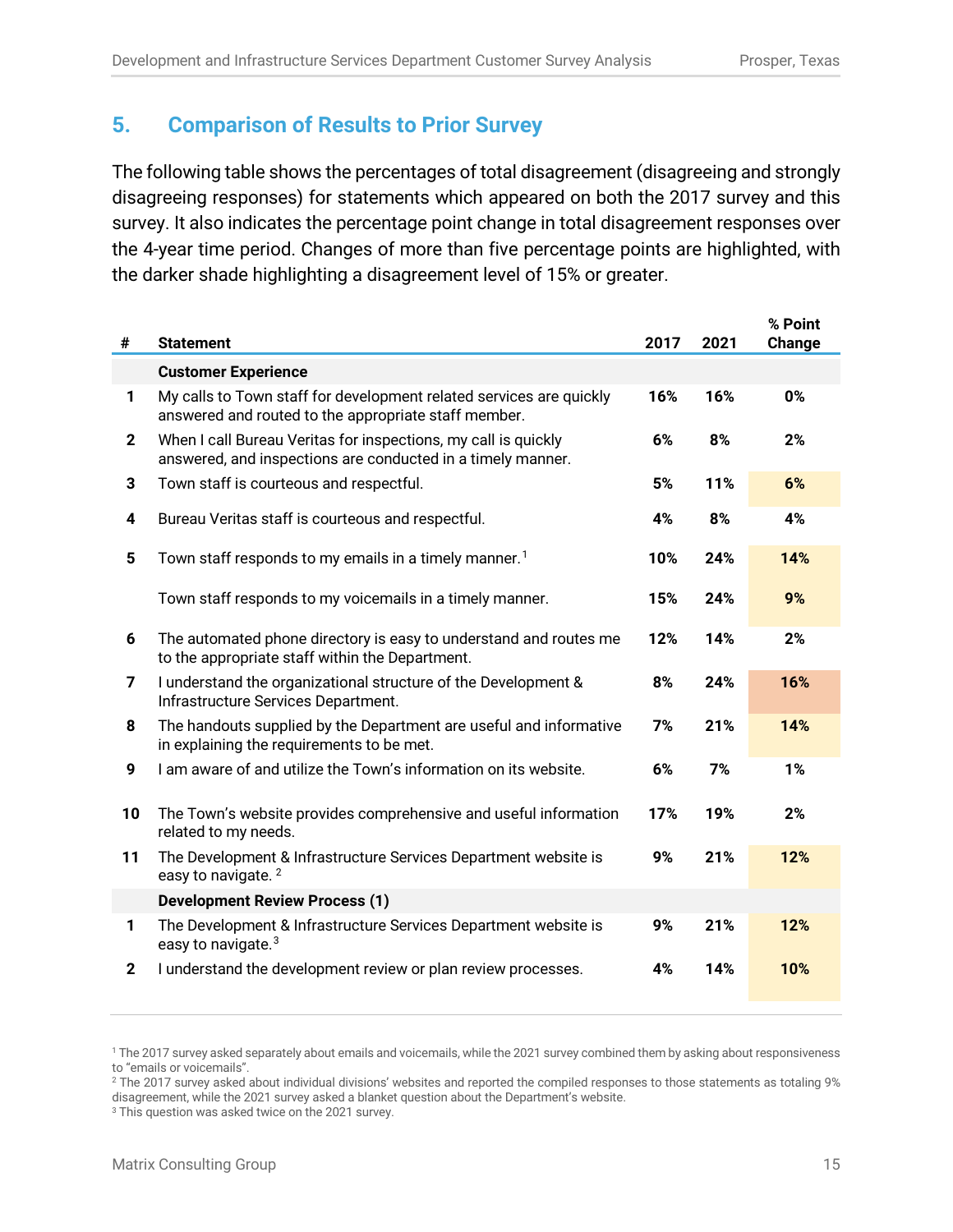| #                       | <b>Statement</b>                                                                                                                                                                   | 2017 | 2021 | % Point<br>Change |
|-------------------------|------------------------------------------------------------------------------------------------------------------------------------------------------------------------------------|------|------|-------------------|
| 3                       | The development review or plan review processes are not<br>unnecessarily cumbersome or complex.                                                                                    | 40%  | 35%  | (5%)              |
| 4                       | If I attended a pre-application meeting, I found the process to be<br>valuable for my project.                                                                                     | 8%   | 13%  | 5%                |
| 5                       | I have generally found the front counter staff who take in<br>applications to be responsive and helpful.                                                                           | 4%   | 6%   | 2%                |
| 6                       | The transition to digital application submittals has been smooth. <sup>4</sup>                                                                                                     |      | 14%  | N/A               |
| $\overline{\mathbf{z}}$ | The digital application submittal process is efficient. <sup>5</sup>                                                                                                               |      | 15%  | N/A               |
| 8                       | Staff provides prompt feedback on incomplete submittals.                                                                                                                           | 9%   | 23%  | 14%               |
| 9                       | In general, after application acceptance, staff anticipated obstacles<br>early on and provided options where available.                                                            | 14%  | 28%  | 14%               |
|                         | I experienced a situation where staff made subsequent comments,<br>not attributed to changes in the plan, which should have been<br>identified during initial review. <sup>6</sup> | 41%  |      | N/A               |
|                         | <b>Development Review Process (2)</b>                                                                                                                                              |      |      |                   |
| 11                      | Plan review conducted by the Town's Building Inspection staff is<br>completed by the date promised.                                                                                | 14%  | 28%  | 14%               |
| 12                      | Building Inspection plan review services conducted by Bureau Veritas<br>were completed by the date promised.                                                                       | 5%   | 6%   | 1%                |
| 13                      | Zoning, site plan, or plat application reviews were completed by the<br>date promised.                                                                                             | 10%  | 22%  | 12%               |
| 14                      | Landscape plan application reviews were completed by the date<br>promised.                                                                                                         | 8%   | 14%  | 6%                |
| 15                      | Engineering plan application reviews were completed by the date<br>promised.                                                                                                       | 11%  | 31%  | 20%               |
| 16                      | I know the Town's stated review time for my application.                                                                                                                           | 13%  | 20%  | 7%                |
| 17                      | The promised delivery dates are reasonable and acceptable.                                                                                                                         | 11%  | 22%  | 11%               |
| 18                      | Codes and policies are applied by staff in a fair and practical manner.                                                                                                            | 14%  | 22%  | 8%                |
| 19                      | The turnaround time for my application was not any longer in<br>Prosper than other cities where I filed similar applications.                                                      | 19%  | 33%  | 14%               |
| 20                      | If a project is delayed, the delay is typically justifiable. Projects are<br>not delayed over minor issues.                                                                        | 11%  | 45%  | 34%               |
| 21                      | Staff was easily accessible when I needed assistance in resolving<br>problems.                                                                                                     | 7%   | 19%  | 12%               |

<span id="page-17-1"></span><span id="page-17-0"></span><sup>4</sup> This question was not asked on the 2017 survey.

<sup>&</sup>lt;sup>5</sup> This question was not asked on the 2017 survey.

<span id="page-17-2"></span> $^6$  This question was asked separately and differently from the rest of the multiple-choice in the 2021 survey (see Section 3(3)).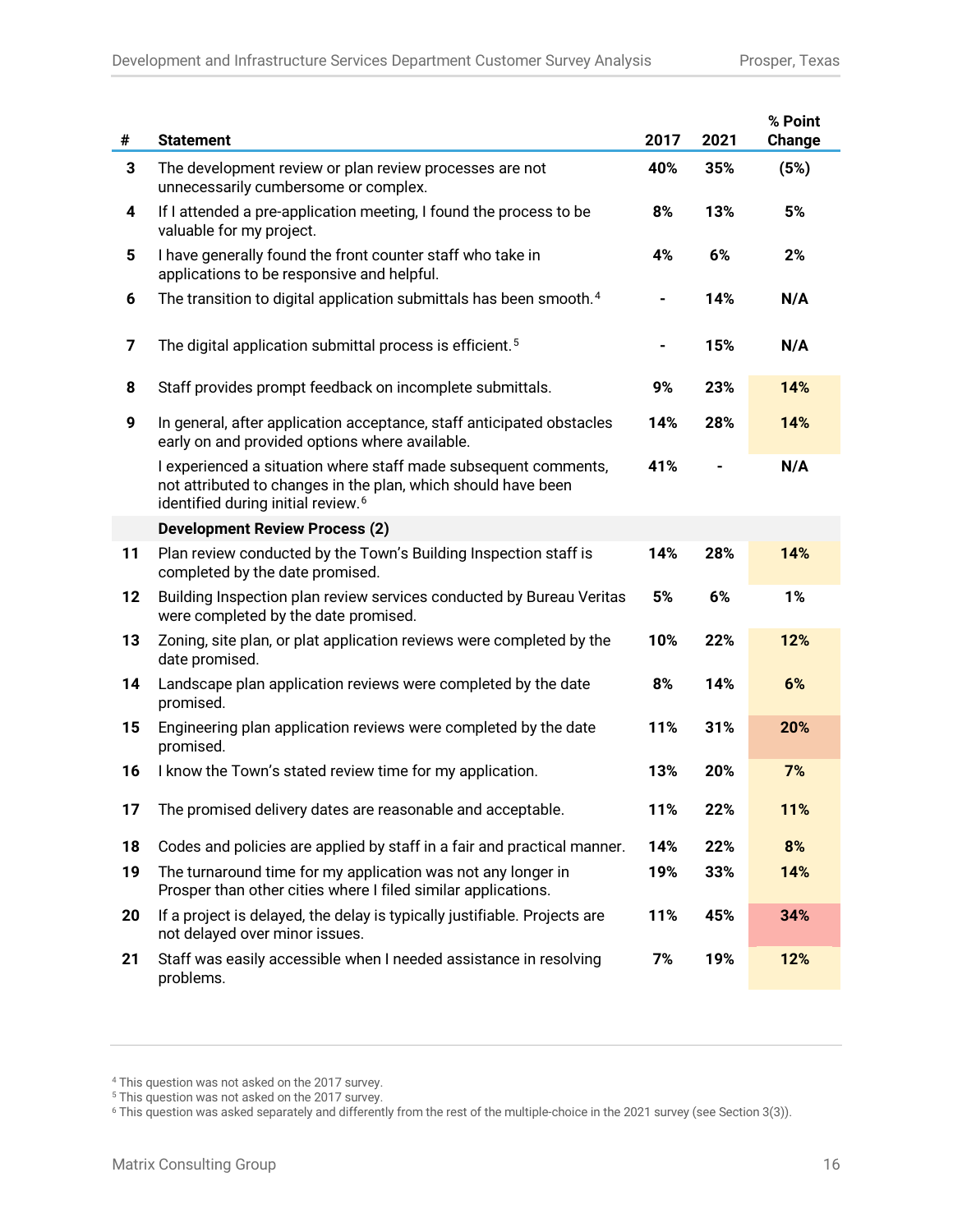Most responses saw an increase in disagreeing responses stay below 15%. There were three statements which saw the percentage of disagreeing responses rise by 15 percentage points or more from 2017 to 2021:

- Statement #7, that respondents clearly understood the organizational structure of the Department. Note that fewer than 50% of commercial builders agreed with this statement in 2021.
- Statement #15, that engineering plan application reviews are completed by the date promised had a 20% point increase in the level of disagreement While 92% of contractors/trade workers agreed in 2021, overall agreement levels fell to 69% from 89% in 2017. This was due to high rates of disagreement among developers, engineers, commercial builders, and citizens
- Statement #20, that project delays are typically justifiable and not held up over minor issues had a 34% point increase in the level of disagreement. Overall, 45% of respondents disagreed with this statement. Developers in particularly disagreed with this statement, responding with 75% disagreement.

In addition to these areas, there was one statement which showed a small improvement since 2017. This was Statement #3, that the development review or plan review processes are not unnecessarily cumbersome or complex. While developers strongly disagreed with this statement, overall disagreement fell slightly from 40% disagreement to 35% disagreement.

Each of these statements align with responses received in the multiple choice and open ended statements.

## **6. Comparative Assessment**

The overall results of this survey had declined slightly from the results of the 2017 customer survey. While there were several subgroups that pushed the overall results of the survey lower, the services provided by the Town of Prosper are generally well regarded by prior customers.

The Town requested comparison of the 2021 survey to past development review, permitting, and inspection surveys completed by the Matrix Consulting Group. The same statements/questions were not asked in prior surveys, but similar questions were used and grouped by four categories. The four categories included: customer service,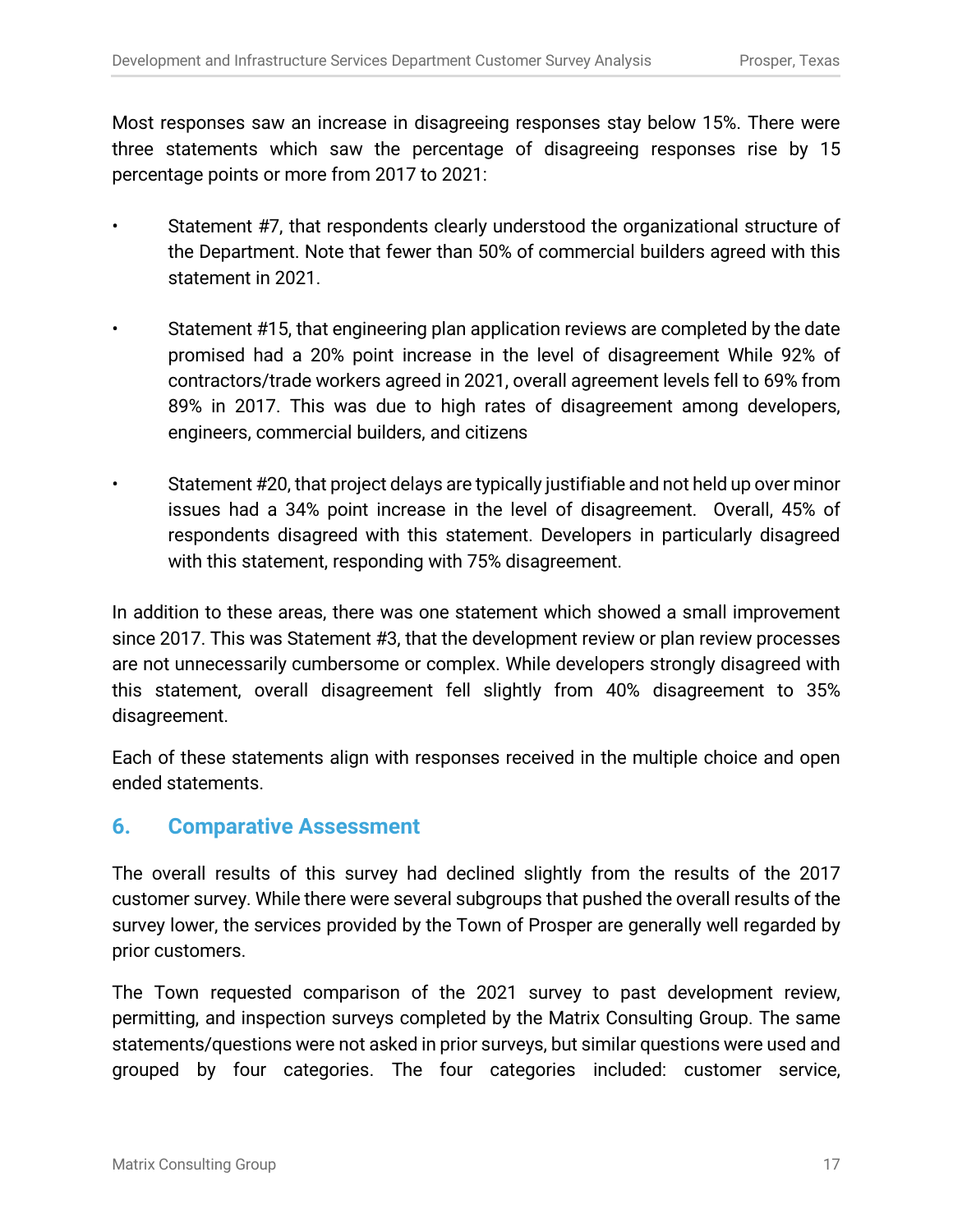responsiveness, timeliness of service, and process related questions. Between five and ten statements were included in each category.

A total of five prior survey responses were used and compared to Prosper. The five communities are experiencing significant development and growth and have a population greater than 30,000.

The following graphic indicates how Prosper compares to the responses received from the comparative jurisdictions for the four categories. The blue area represents the average agreement range of the comparative jurisdictions, and the gray windmill represents Prosper's average agreement responses.



As seen in the graphic above, the agreement responses provided by Prosper's customers are above the range of the comparatives for customer service and process. Responses received regarding responsiveness and timeliness statements Prosper were at the high end of the comparative agreement rates. Prosper is well above the average and median values for agreement statements in the comparative jurisdictions.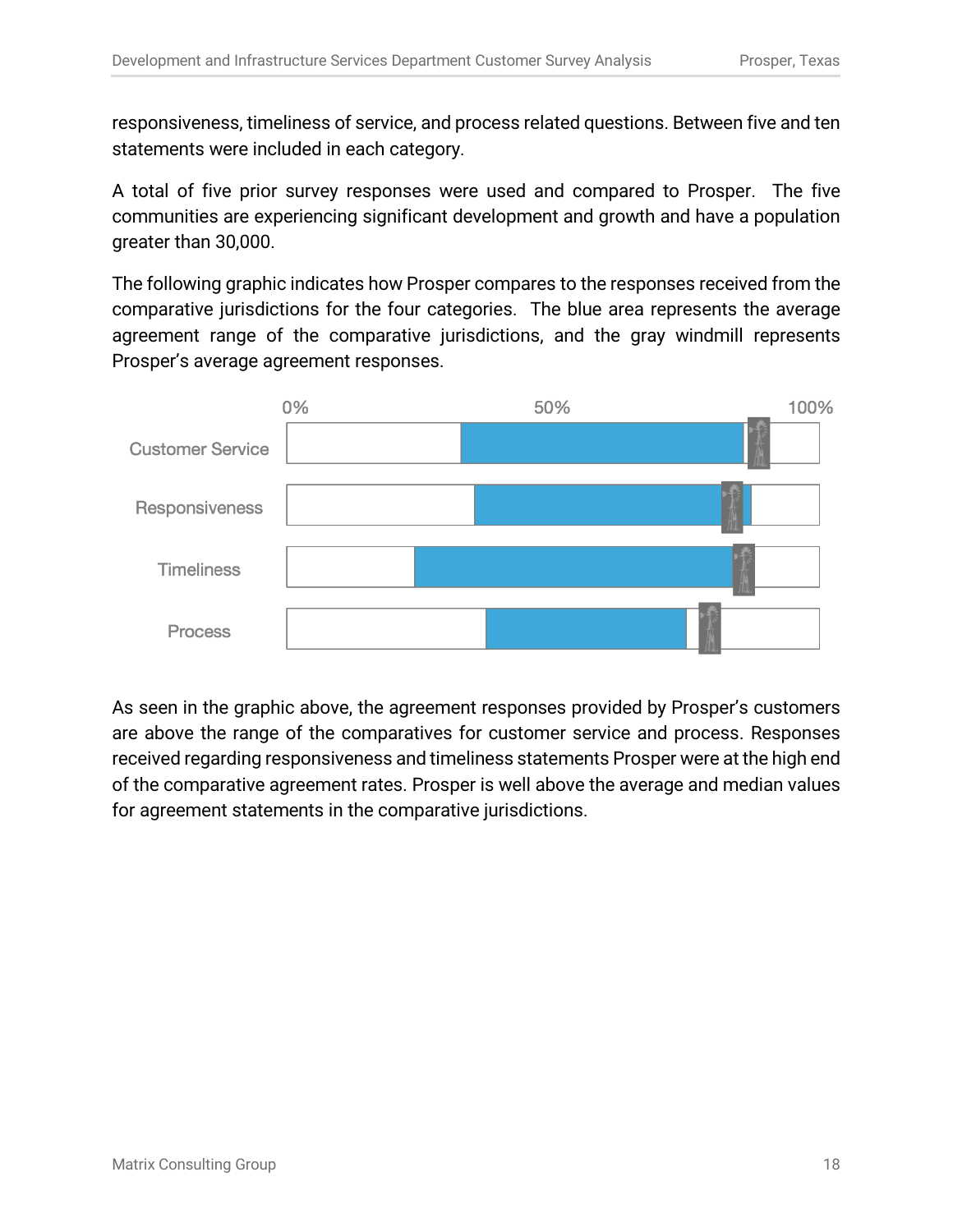# **3. Recommendations**

Based on the feedback received from prior customers and our own experience we provided a number of suggestions below. Please keep in mind, these suggestions are solely based on customer comments and do not include independent verification of information. Recommendations that are carry overs from the previous survey are identified. Suggestions have been grouped by common themes.

### **Communication, Customer Service, and Information**

- 1. Provide a realistic timeframe for review completion. For example if it will take 22 days to complete an application review when submitted, state that versus what the adopted performance metric is.
- 2. Create performance requirements for staff on responsiveness to customer emails and phone calls to enhance consistency among all staff.
- 3. Ensure all new staff receive adequate onboard training that outlines specific communication and customer service goals adopted by the Town and departments (e.g., respond to all emails within established timelines).
- 4. Standardized email signature blocks to provide consistent contact information for staff. Consider requiring all staff to provide their phone number in their email signature.
- 5. Develop a communication plan and protocols to provide a consistent approach in communicating with customers and how to properly approach customers with a helpful attitude.
- 6. Incorporate communication protocols with all third party reviewers/contractors regarding interaction between contracted staff and the applicant. Standards should be incorporated into all future contracts.
- 7. Regularly provide customer service training to all development review staff with an emphasis with developing soft skills and positive customer approaches.
- 8. Online monthly activity reports should include performance metrics related to timeliness of application review and inspection completion. Examples of typical performance metrics include: percent of reviews completed within the adopted timeline; average review time for a new single family home application; number of building inspections completed next day, etc.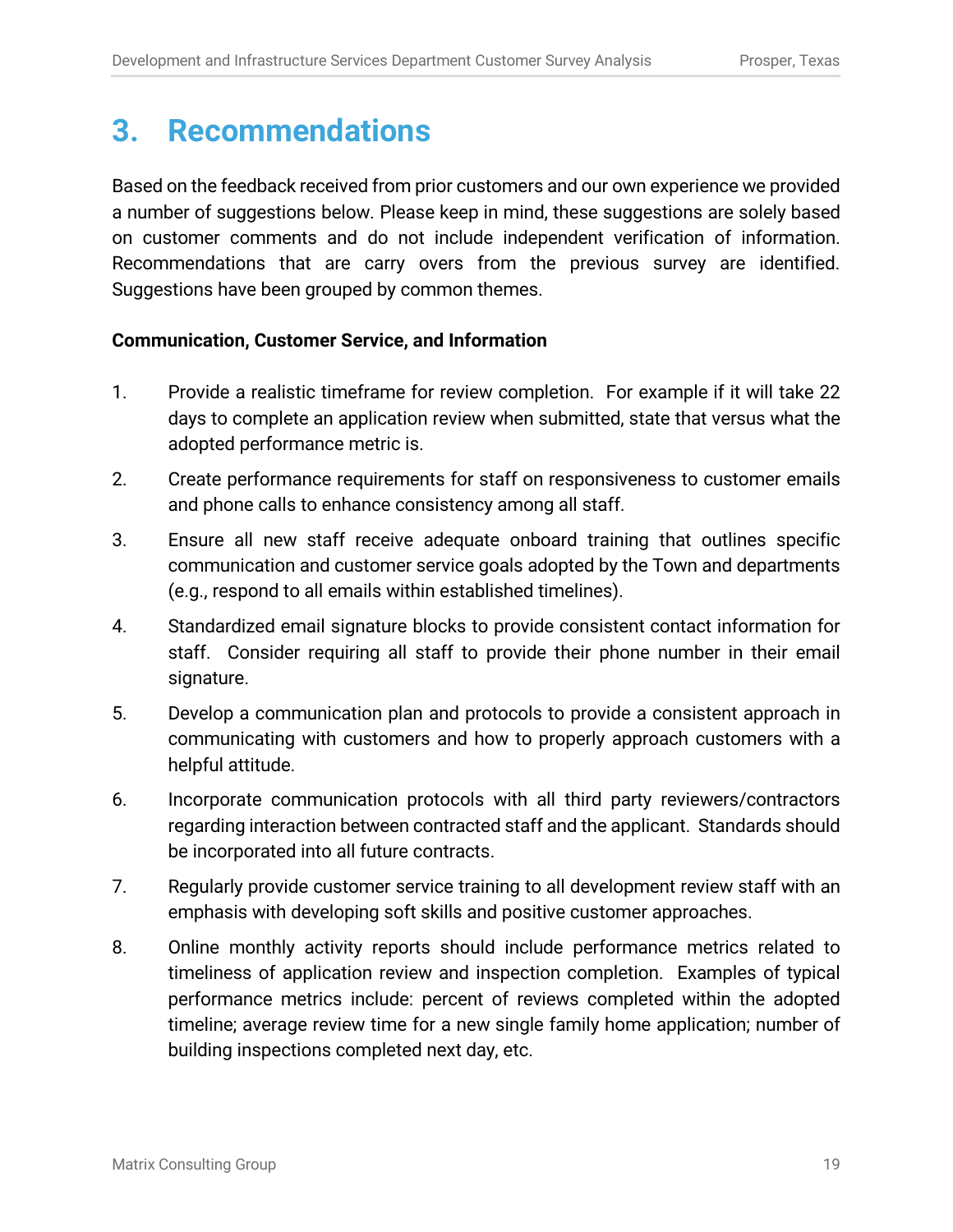- 9. Create a real time dashboard that provides current review processing times by application types. This should be a part of the new permitting/land management software program.
- 10. Establish an online development review webpage that consolidates all development review information in one location. This development review webpage should include applicable links to all departments/divisions involved in the review process.
- 11. The online development guide should be accessible from Building Inspection, Engineering, and Planning webpages. Currently, it is only accessible from Planning's webpage.
- 12. All staff should receive continuing education training to ensure that they have the proper skills to perform their duties.
- 13. Develop a formal policy and process to share with and provide training to all development staff upon adoption of new standards and ordinances.

### **Review and Inspection Processes**

- 15. Provide formal follow-up for each predevelopment meeting to memorialize the meeting and the guidance provided to the applicant.
- 15. Incorporate checklists for application review comments and require as part of the resubmittal to help ensure that subsequent reviews focus on previously identified issues.
- 16. Supervisors should conduct periodic review of second or subsequent rechecks to determine if those corrections should have been included in the initial application review. (This was noted in the 2017 analysis as recommendation #6).
- 17. Conduct a regularly scheduled internal meeting with development review staff to ensure staff understand their role in the process along with other individual's and departmental roles in the review process.
- 18. Town Council should receive training regarding their role in the development review and approval process and focus their input on policy compliance versus more detailed reviews such as design elements.
- 19. Design standards and details should be provided online in both PDF and CAD formats for easy incorporation into the application submittal.
- 20. The Final Inspection / Certificate of Occupancy process should be digitized and the CO should be issued electronically. Discontinue the use of the Blue Card system for obtaining inspector signatures.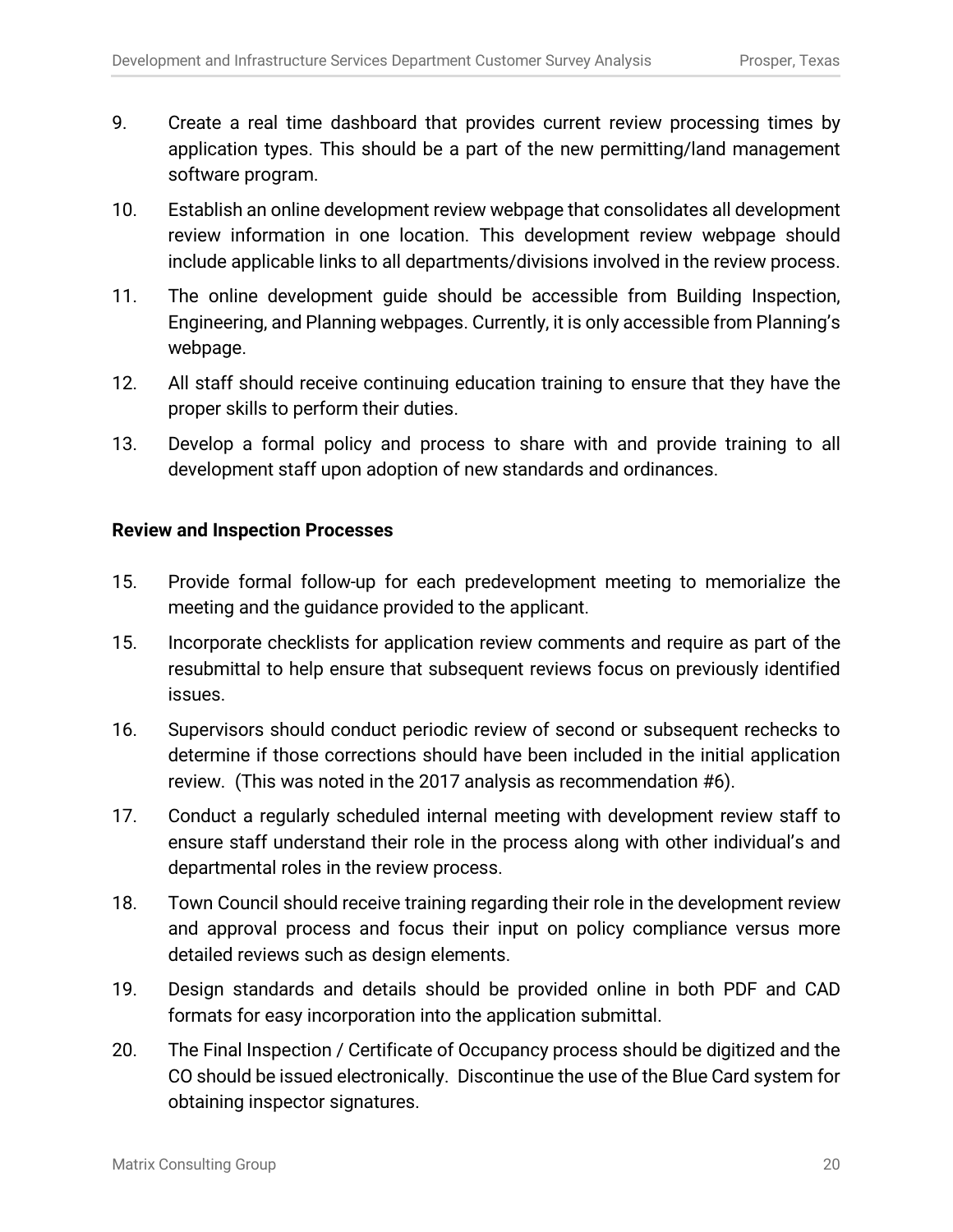- 21. Review comments should be consolidated into a single document / comment letter and provided to the applicant upon the completion of all applicable reviews.
- 22. Each application should have an assigned project manager who will serve as the primary point of contact for the applicant except when the applicant has a specific or technical question for individual reviewers.
- 23. All review disciplines should be held to the same review timeline standards (by application type) and focus on providing timely services. Staffing levels should be adjusted (internally and contractual) to meet performance timeframes.
- 24. All review disciplines should focus comments on their specific areas of review and consult other Town staff when issues arise in their respective areas of expertise.

### **Technology**

The recommendations discussed below should be included in the new permitting system that the Town is in the process of developing and implementing. This list is not exclusive but includes minimum elements that should be included with the new software system.

- 25. Application submittal should be through an online portal that is linked or directly through the City's permitting software solution.
- 26. Permitting systems should calculate application and permitting fees in the system. (Impact fees may be excluded)
- 27. Application payment should be completed directly through the application portal. (Impact fees may be excluded)
- 28. All inspections should be requested through the online permitting system.
- 29. Applicants should be able to track the progress of their application review through the online permitting system.
- 30. An active development map should be provided on the Town's website that provides information about projects under review and construction. Map should be interactive and includes project details similar to what is currently provided in the monthly reports.
- 31. Integrate the Town's GIS system into the permitting system. Examples include utility information, easements, zoning, planned developments, comprehensive plan information, etc.
- 32. Staff should receive automatic notifications of pending tasks.
- 33. All reviewers should have the ability to see other reviewer's comments.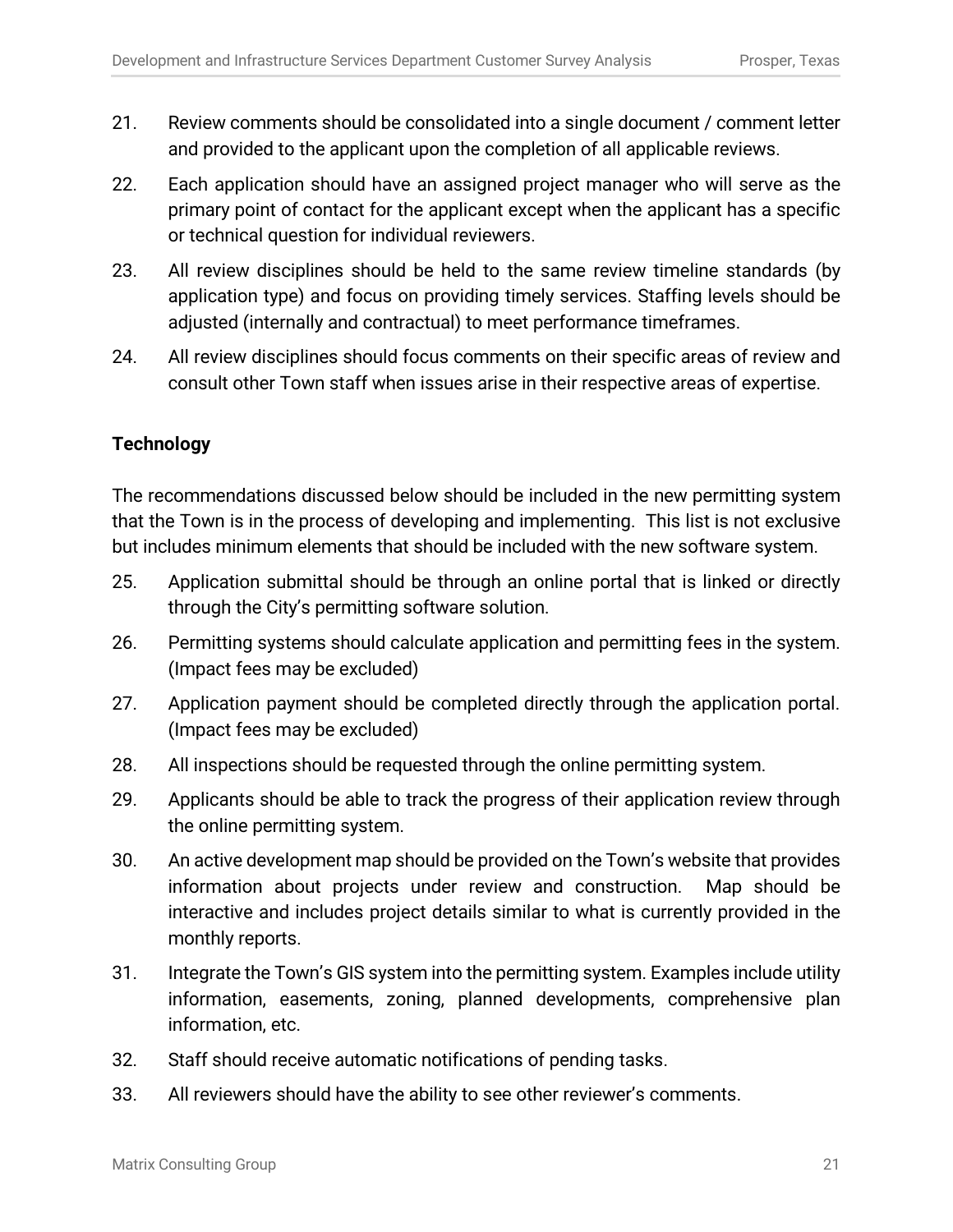- 34. Utilize templates to prepopulate standardized information for review comment letters, staff reports, checklist, etc.
- 35. Ability to store and link approved plan set to the permit and address files.
- 36. Capability to run performance reports from the system and report them directly to an online dashboard.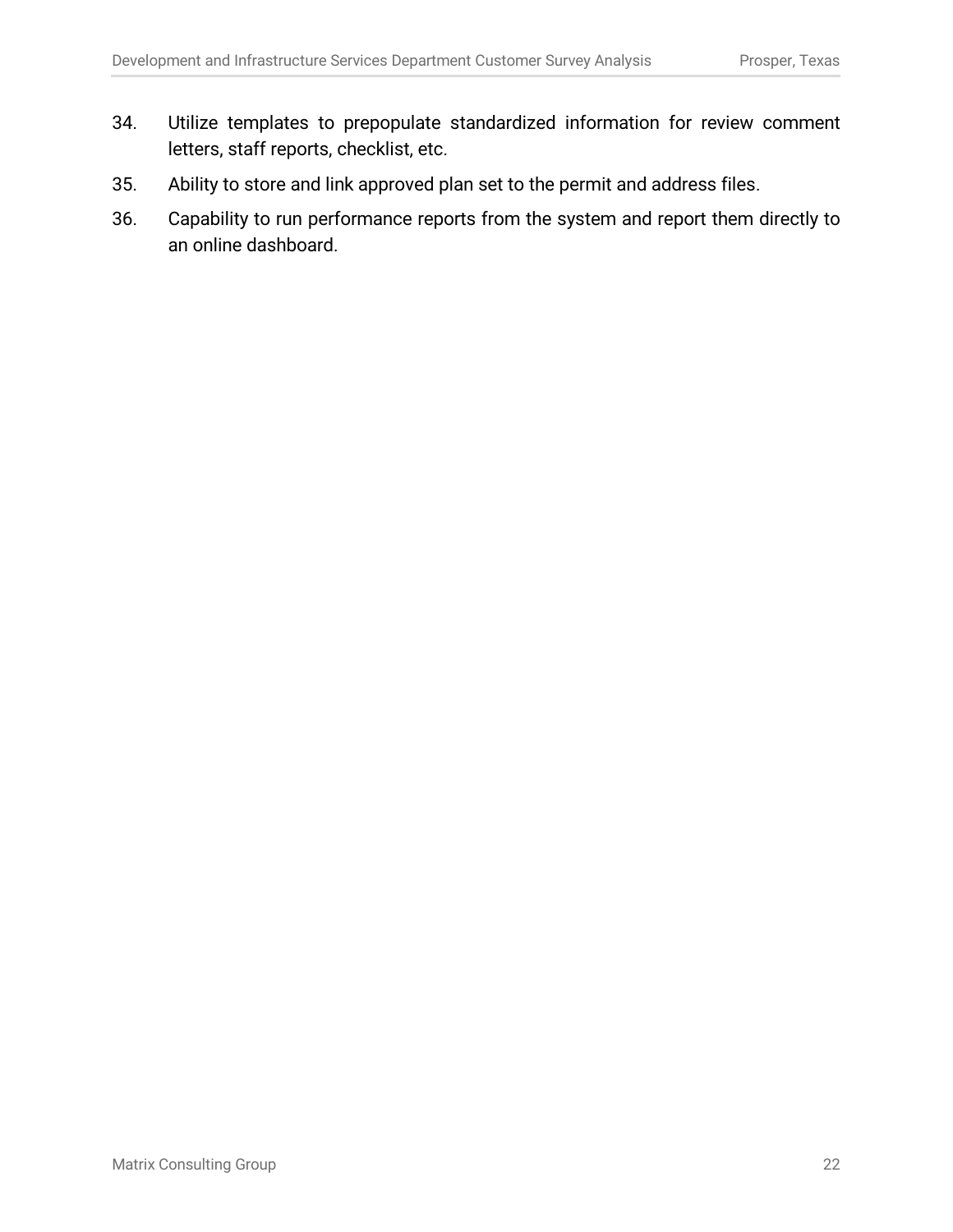# **4. Open Ended Responses**

At the end of the survey, respondents were asked to identify up to three strengths and opportunities for improvement. The following sections list the responses received. Comments were only edited to remove references to specific staff members.

### **1. Current Strengths**

- Professional
- Very responsive with questions
- Planning Department was very responsive and helpful.
- Quick to respond to questions
- friendly staff
- Predictable
- Staff is generally very reasonable to work with.
- **19. Let** is an asset to Prosper.
- Quick response to any questions
- Transparent
- fast
- Great help from \_\_\_, \_\_\_ and \_\_\_
- ease of submitting a permit application online
- Knowledgeable reviewers
- After six visits to the planning dept the staff warmed up and assisted me
- **1. Let is a very Strong Positive, Let is great**
- They have taken action in adding staff to handle the additional load
- Communication
- Engineers use good judgement and are reasonable for projects that need it
- Efficient
- Very good availability and communication with staff
- Online System
- Consistent
- timeliness
- Friendly and professional staff
- Front Office Staff Does a great job
- Having a Pre-Application Meeting before submitting zoning and plats
- Staff is always accessible and helpful.
- most are friendly
- planning and development staff were extremely helpful
- efficient and timely. other cities take months, Prosper is weeks
- Professional Communication
- Efficient
- Ordinances are easy to find and navigate; much easier than most other cities.
- Conveyance Plat used for subdivision of land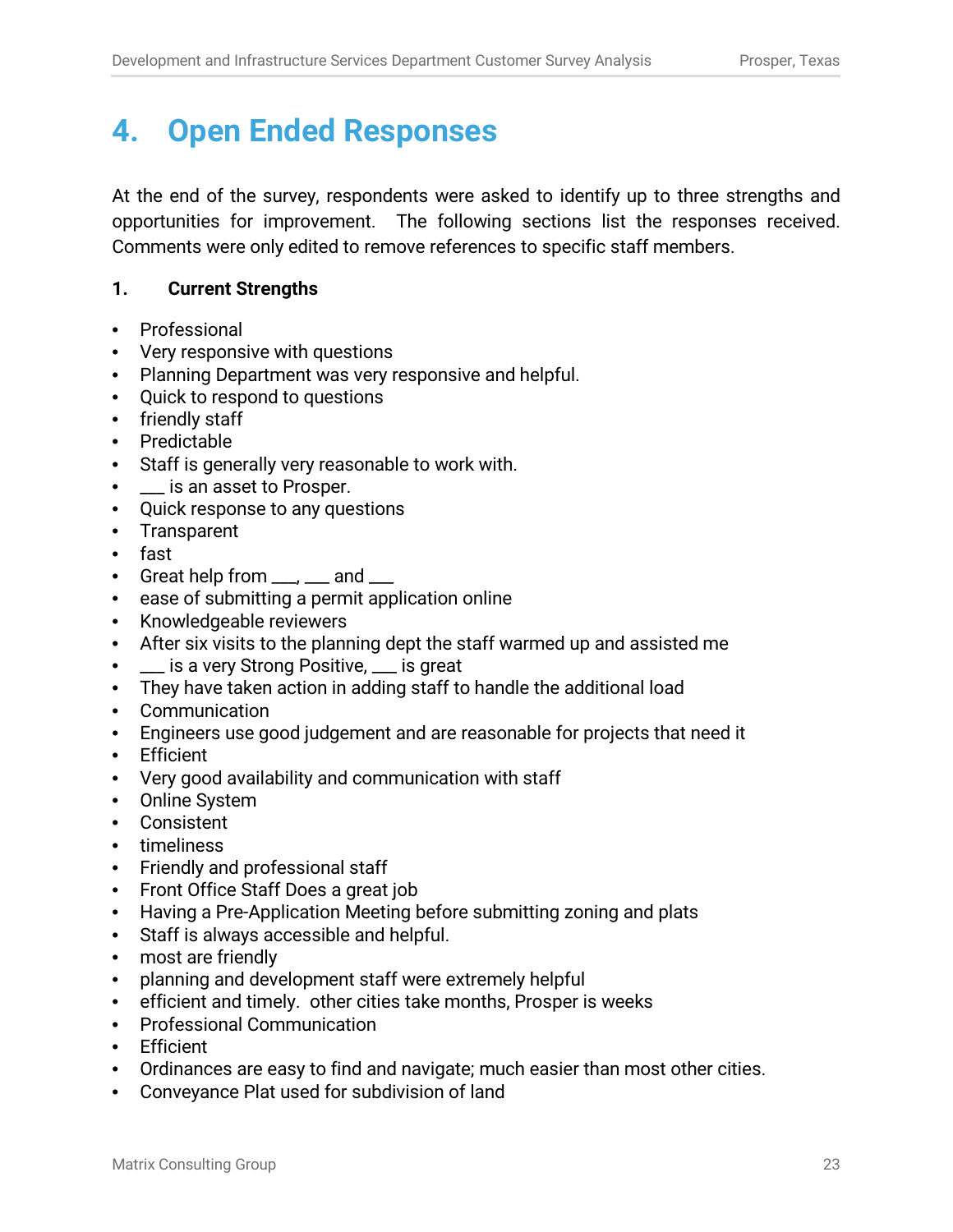- Have become better at communicating.
- Friendly Staff
- Professional
- Easy to follow
- Most staff is courteous
- Employees at front desk
- Courteous
- Very helpful with providing guidance on items of concern
- Calendar and deadlines were clear
- Provided alternative solutions to issues
- **Consistent**
- Comments are typically clear and communicated early on (PSP, prelim plat, etc.)
- \_\_\_ is an asset to Proper.
- Easy of accessible
- Friendly
- convenient
- Approachable staff
- Communication is good
- Courteous and respectful.
- Service
- Engineering is consistent with applying criteria most of the time
- Effective
- Staff is organized and understands the ordinances/standards
- **Review Process**
- Professional
- detailed
- Receiving all first round comments together
- Our inspectors were a blessing
- fair and balanced.
- Clearer Path to Completion than the Past
- Professional
- Staff are generally knowledgeable about the requirements
- strong staff members at key positions
- Responsive staff
- Communicate fairly well.
- Good about stating expectations for code
- Permits are provided in full once completed
- Inspectors
- Fair
- Open communication is very valuable and key resolving any questions on development
- Design guidelines are easy to locate
- Easy to work with helped to create friendly partnership
- Reasonable
- $\equiv$  is an asset to Prosper. Always willing to try and get asked questions answered.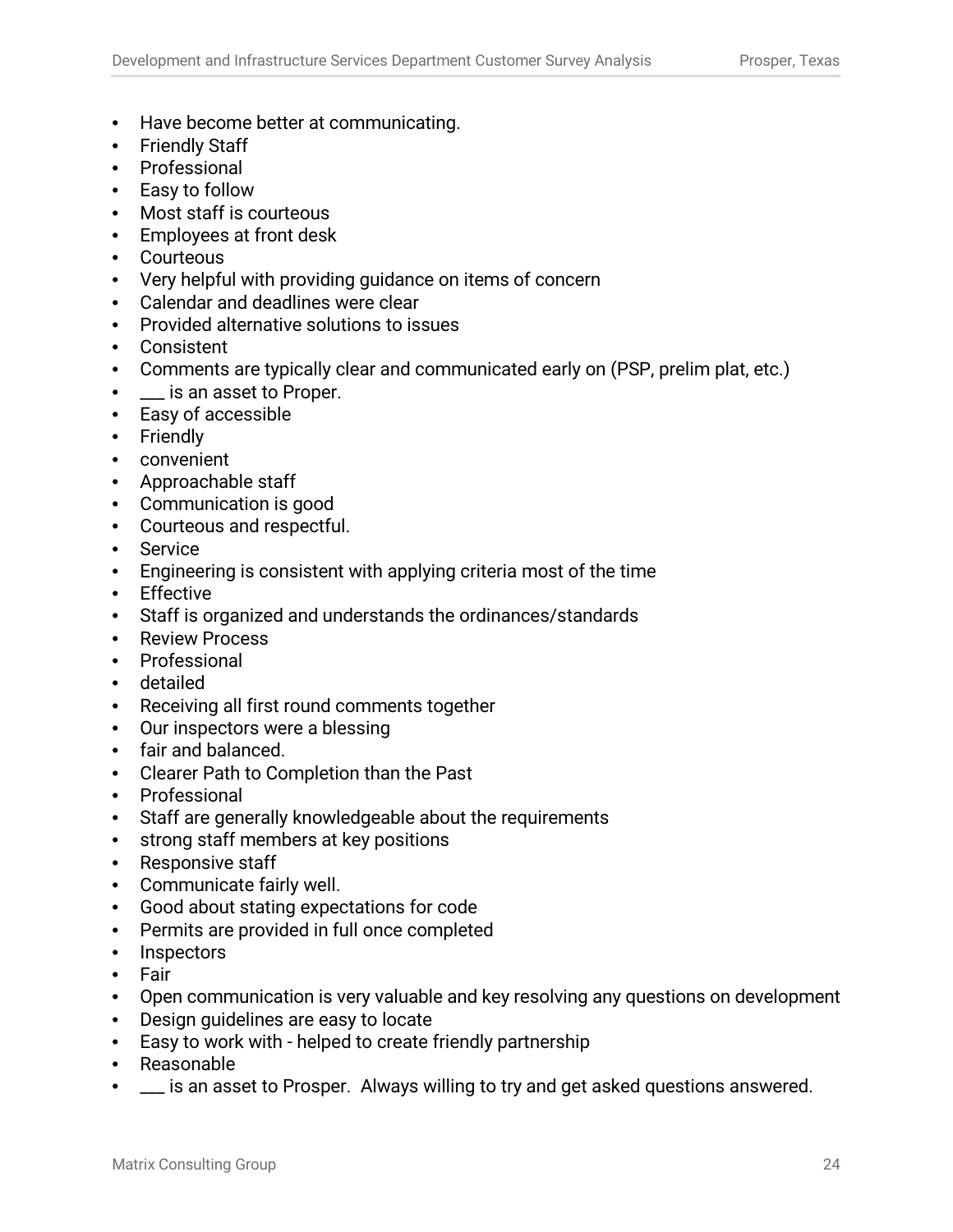- Directed to proper channels if needed
- Easy to navigate and follow
- easy
- Friendly department personnel
- Good training for the new employees
- Inspectors
- Thorough
- Very good attitudes throughout
- easy to understand
- great communication skills
- Outstanding
- Moving to digital applications has been extremely helpful
- willing to discuss and work through solutions when one-off scenarios present themselves
- Helpful staff
- Consistent
- Prompt on getting permit back

#### **2. Opportunities for Improvement**

- Make clear designations between public/private utilities expectations
- Issue a "top most city civil review comments" list so that the number of rounds is less
- **Timeliness**
- Opportunity to ensure all staff members are on the same page to avoid confusion/rework.
- Inspector knowledge of Town Spec's. Sr Inspect knows but previous field personnel, not so much.
- Remove requirements that require improvement on adjacent property
- One at this time
- Better coordination between Bureau Veritas and the Town
- If there is a hold on a permit, let us know so we can address it be resolved quicker
- Quicker turnaround
- Be practical about the design and construction of the project
- Better communication when permits are not approved or have issues.
- Communications, timeliness, helpful attitudes, clarity
- Easier On-line application
- The arrogance displayed by staff is completely unacceptable
- Improve the communication efficiency with 3rd party reviewers.
- More precise responses
- It would be beneficial to view each project individually
- Response to emails
- Revisions by Parks/ Landscaping after plans are finalized
- Quit the politics
- Communication Throughout the Departments- Civil to FD to Building
- Complete first round comments. Second round comments also grouped together.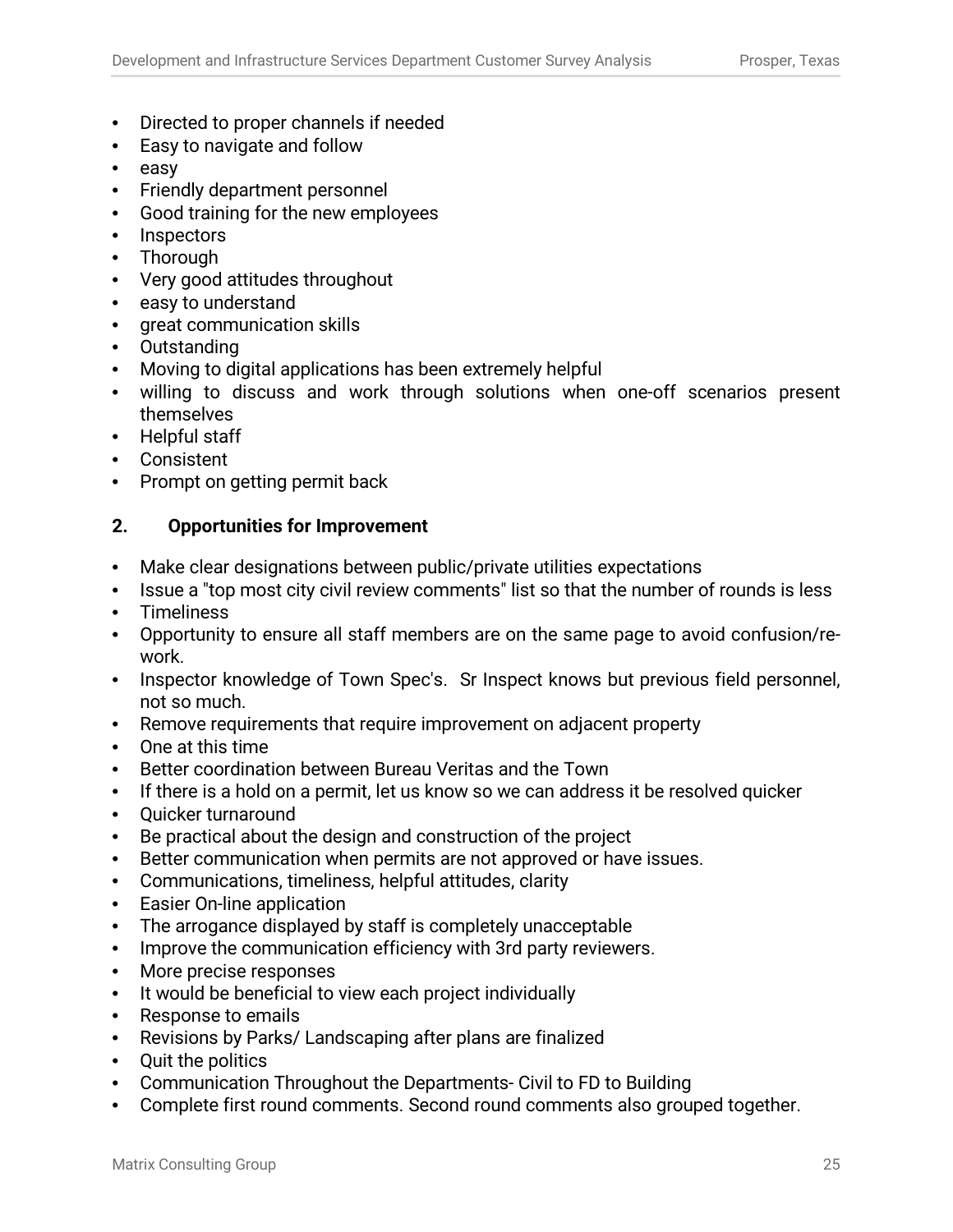- Prosper needs to develop processes for smaller projects.
- **Communication**
- Speedy process
- complete crap show, what process? worse than local cities
- Modification of commercial requirements for downtown renovations
- it's not broken, don't fix it. so much better than other cities we build in.
- Empower Staff to Make Common Sense Allowances
- Inspector accessibility
- Website navigation is unique in a bad way; it should be simplified
- more staff could help with timelines of reviews
- Submitting application and plans at different times makes process longer
- Inspection Staff Needs training, very inconsistent
- Ordinance doesn't match what plan reviewers request
- New people
- Replace the Chief Building Inspector w/ someone competent.
- response time
- Fire Dept  $\equiv$  is consistently rude, arrogant, disrespectful to anyone who asks questions.
- The engineering comments and review process takes longer due to lack of clarification.
- Avoid new comments
- Inspector availability not enough inspectors to handle work load in Town.
- Minimize requirements for offsite easements
- Treat everyone the equally regardless of race or gender
- More availability to phone calls for questions.
- Helpfulness from beginning of the process to completion
- More comprehensive website to view inspections and statuses
- Clarity in information requested
- Need to be more open minded about possible solutions to engineering problems rather than apply blanket policies/ordinances/standards
- Response to issuing the approved permit
- Stop railroading projects you don't like,
- Changes after the Stamped plans are already approved derived by Town
- Final Plat comments that should have been commented during preliminary plat
- Requirements for smaller scale projects are cumbersome.
- Reasonable
- never had so many changes to plans... ever!!! changed some items 3 and 4 times!
- Website
- being able to pay for the application online would help tremendously
- no good process for issues with inspection items being discussed.
- Need one system to process permits
- New process
- Replace the Fire Chief's Inspectors w/ respectful professional people.
- actual guidance for contractors on projects outside of trade permits for town staff
- Engineering is working on better communication in the field
- City slow or cannot get offset easements.